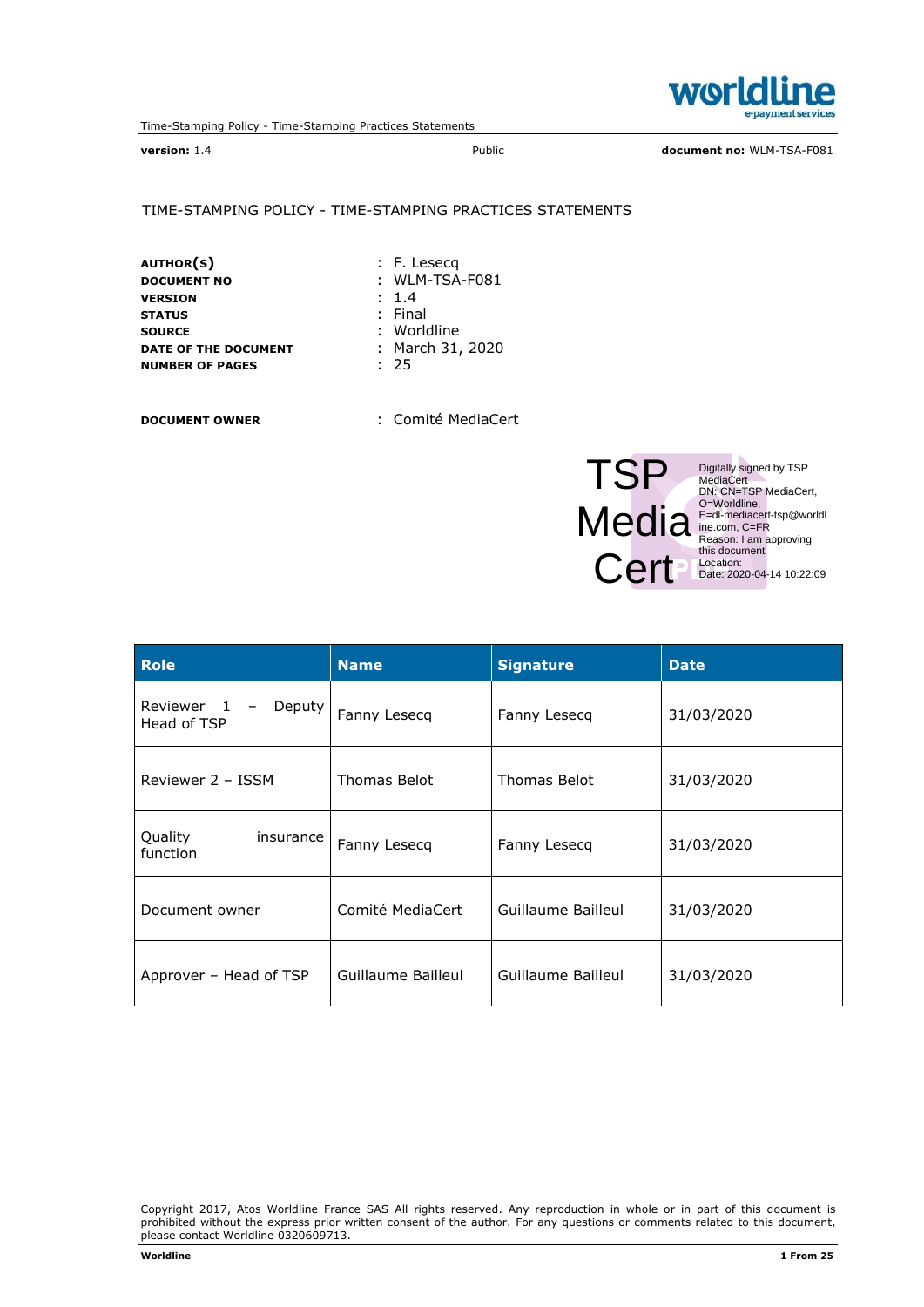

# Table of contents

| $\mathbf{1}$                                                        |                                                                                                                                                  |  |
|---------------------------------------------------------------------|--------------------------------------------------------------------------------------------------------------------------------------------------|--|
| 1.1<br>1.2<br>1.3<br>1.4                                            |                                                                                                                                                  |  |
| 2                                                                   | Responsibilities for the provision of information to be published  8                                                                             |  |
| 2.1<br>2.2<br>2.3<br>2.4                                            |                                                                                                                                                  |  |
| 3                                                                   |                                                                                                                                                  |  |
| 3.1<br>3.2<br>3.3<br>3.4<br>3.5<br>3.6                              |                                                                                                                                                  |  |
| 4                                                                   |                                                                                                                                                  |  |
| 4.1<br>4.2<br>4.3<br>4.4<br>4.5<br>4.6<br>4.7<br>4.8                |                                                                                                                                                  |  |
| 5                                                                   | Physical and environmental, procedural and organisational requirements 16                                                                        |  |
| 5.1<br>5.2<br>5.3                                                   |                                                                                                                                                  |  |
| 6                                                                   |                                                                                                                                                  |  |
| 6.1<br>6.2<br>6.3<br>6.4<br>6.5<br>6.6<br>6.7<br>6.8<br>6.9<br>6.10 | Period of validity of the public key Certificates of the Time-Stamping Units 21<br>Useful life of the private keys of the Time-Stamping Units 21 |  |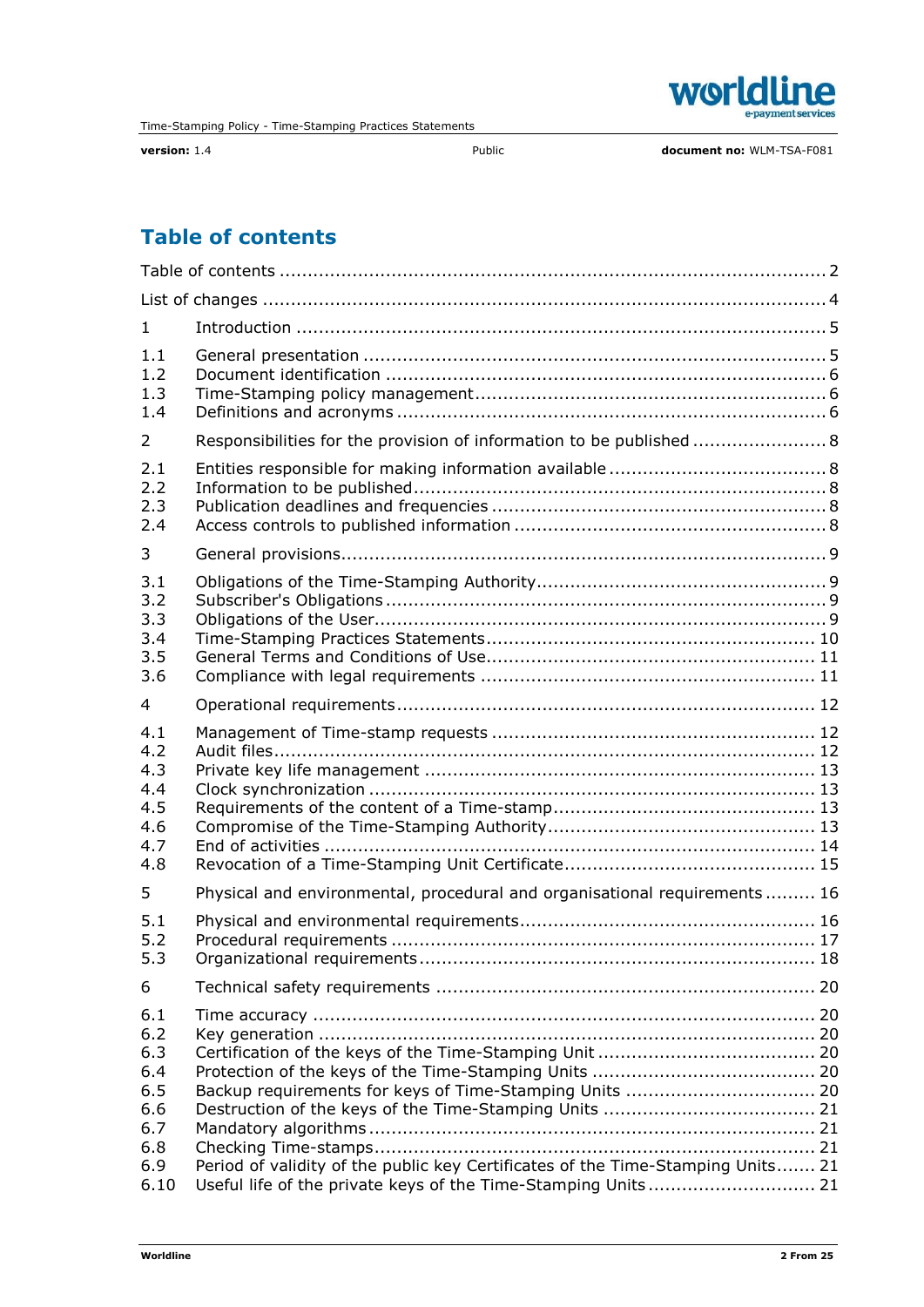

version: 1.4 **Public** Public **document no: WLM-TSA-F081** 

| $7^{\circ}$                            |  |
|----------------------------------------|--|
| 7.1<br>7.2                             |  |
| 8                                      |  |
| 8.1<br>8.2<br>8.3<br>8.4<br>8.5<br>8.6 |  |
| 9                                      |  |
| 9.1<br>9.2                             |  |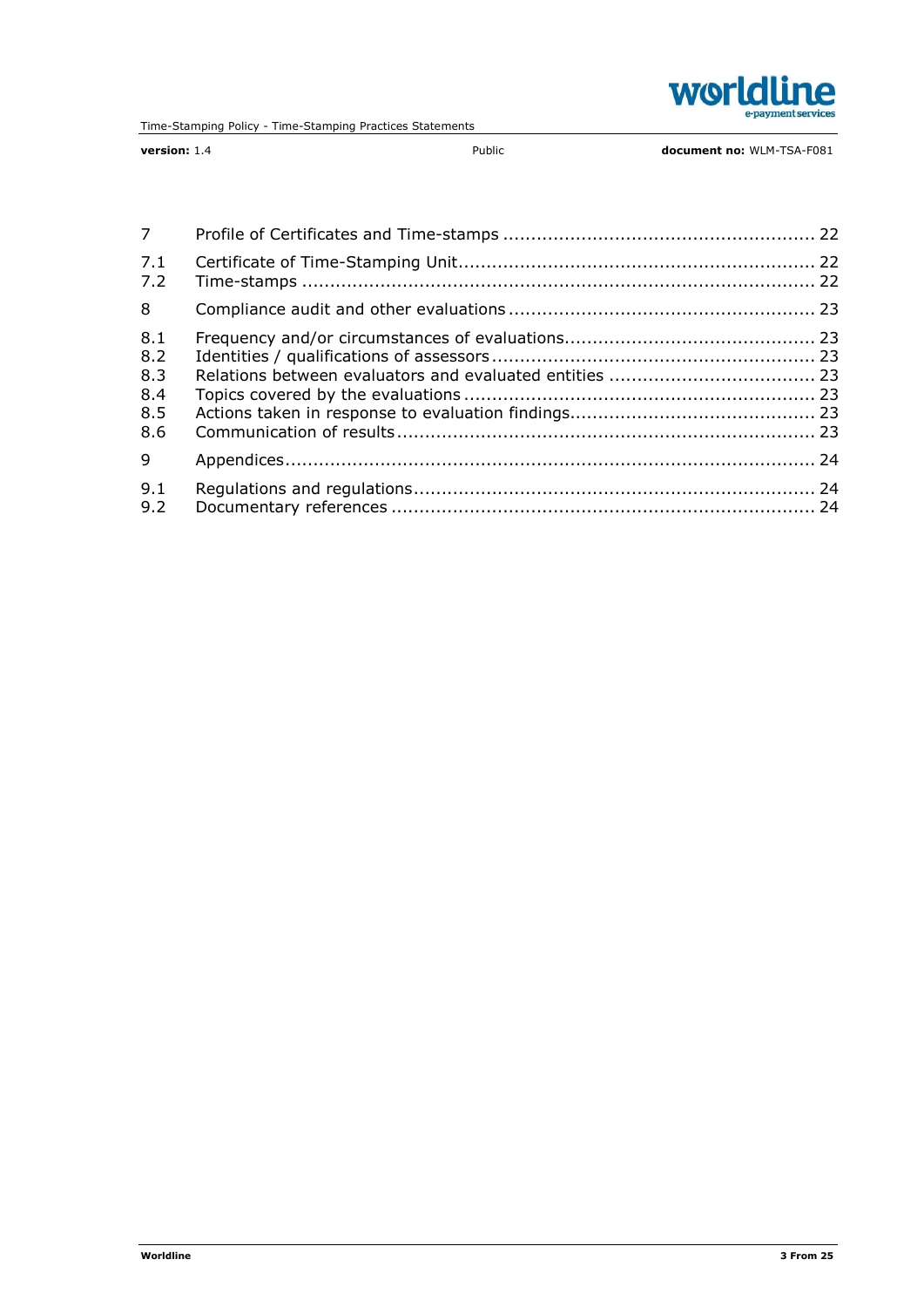

# List of changes

| <b>Version</b> | <b>Date</b> | <b>Description</b>                                                                                                                                                                                                                                                                                            | Author(s)             |
|----------------|-------------|---------------------------------------------------------------------------------------------------------------------------------------------------------------------------------------------------------------------------------------------------------------------------------------------------------------|-----------------------|
| 0.1            | 19/10/2017  | Initial version                                                                                                                                                                                                                                                                                               | F. Da Silva           |
| 1.0            | 30/03/2018  | Validation of the document by the Security Committee                                                                                                                                                                                                                                                          | Security<br>Committee |
| 1.1            | 05/07/2018  | Addition of ETSI 319 421 OID<br>Addition of the requirement related to the deadlines<br>for publication of TSP MediaCert documentation<br>Rescheduling of the steps to be carried out upon<br>cessation of activity<br>Removal of the TSA field in the TS profile                                             | F. Da Silva           |
| 1.2            | 23/04/2019  | Annual review: no modification except for the<br>evolution of the versions of the standards of the<br>repository                                                                                                                                                                                              | F. Da Silva           |
| 1.3            | 27/01/2020  | Consideration of the certification audit remarks of<br>June 2019.<br>Addition of the qualification level of the time<br>stamp certificate;<br>Clarification added on the qualification level<br>of the CA issuing the time stamping<br>certificate;<br>Addition of commitment from TSP Mediacert<br>to ANSSI. | F. Lesecq<br>J. Steux |
| 1.4            | 31/03/2020  | Consideration of audit remarks on the correction of<br>non-conformities:<br>Clarification on the level of certification of the<br>timestamp certificate.<br>Update of the HSM backups in accordance<br>with the service and the General Policy.                                                               | F. Lesecq             |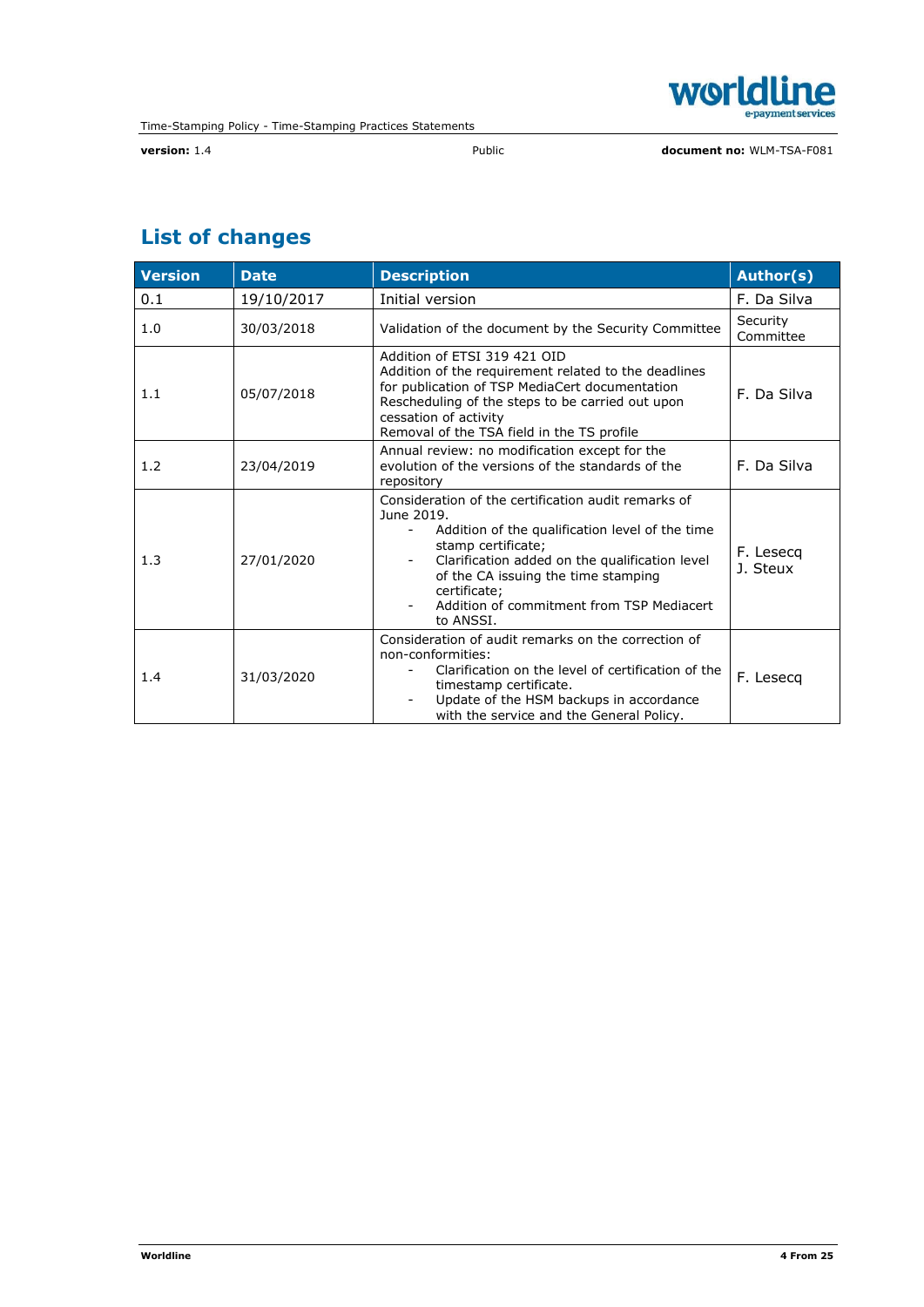

## 1 Introduction

## 1.1 General presentation

This document describes the "Time-Stamping Policy" of MediaCert *Trust Service Provider* established by Worldline to govern the Time-Stamping Service that can be used by its customers in two possible ways:

- either directly as a service in its own right;
- or indirectly through the electronic signature service offered by the same MediaCert *Trust Service Provider*.

This document presents in this context:

- the requirements with which the Mediacert *Trust Service Provider* complies as a Time-Stamping Authority;
- the generation and management of Time-stamps;
- obligations and requirements relating to the different actors.

In addition to describing the "Time-Stamping Policy", this document includes the public portion of the "Time-Stamping Practices Statements". This is a statement of the mechanisms and procedures used by the Time-Stamping Authority in the management of the Time-stamps it generates. The confidential elements of the Time-Stamping Practices Statements are recorded in a "Technical Documentation of Time-Stamping Practices" (TDTP).

This "Time-Stamping Policy – Time-Stamping Practices Statements" does not impose any requirement on the link between the digital fingerprint to be time-stamped and the content of the electronic data which requires that Time-stamp. This verification is the responsibility of the user.

The structure of this document is based on the documents from:

- [ETSI 319 421];
- [RGS A5].

The Time-Stamping Service, described by this document, being a trusted service of MediaCert, all [PG] requirements are, unless otherwise stated, applicable to the scope of this service.

The purpose of the Time-Stamping Service is to issue qualified Time-stamps within the meaning of the European Regulation [eIDAS]. To this end, the TSA is operated in accordance with the requirements of the following standards:

- [ETSI 319 421];
- [QUALIF TSA];
- [QUALIF TSP].

The time stamp certificate issued by the CA Time Stamp must comply, at a minimum the requirements of standard [ETSI 319 411-1] for the LCP level.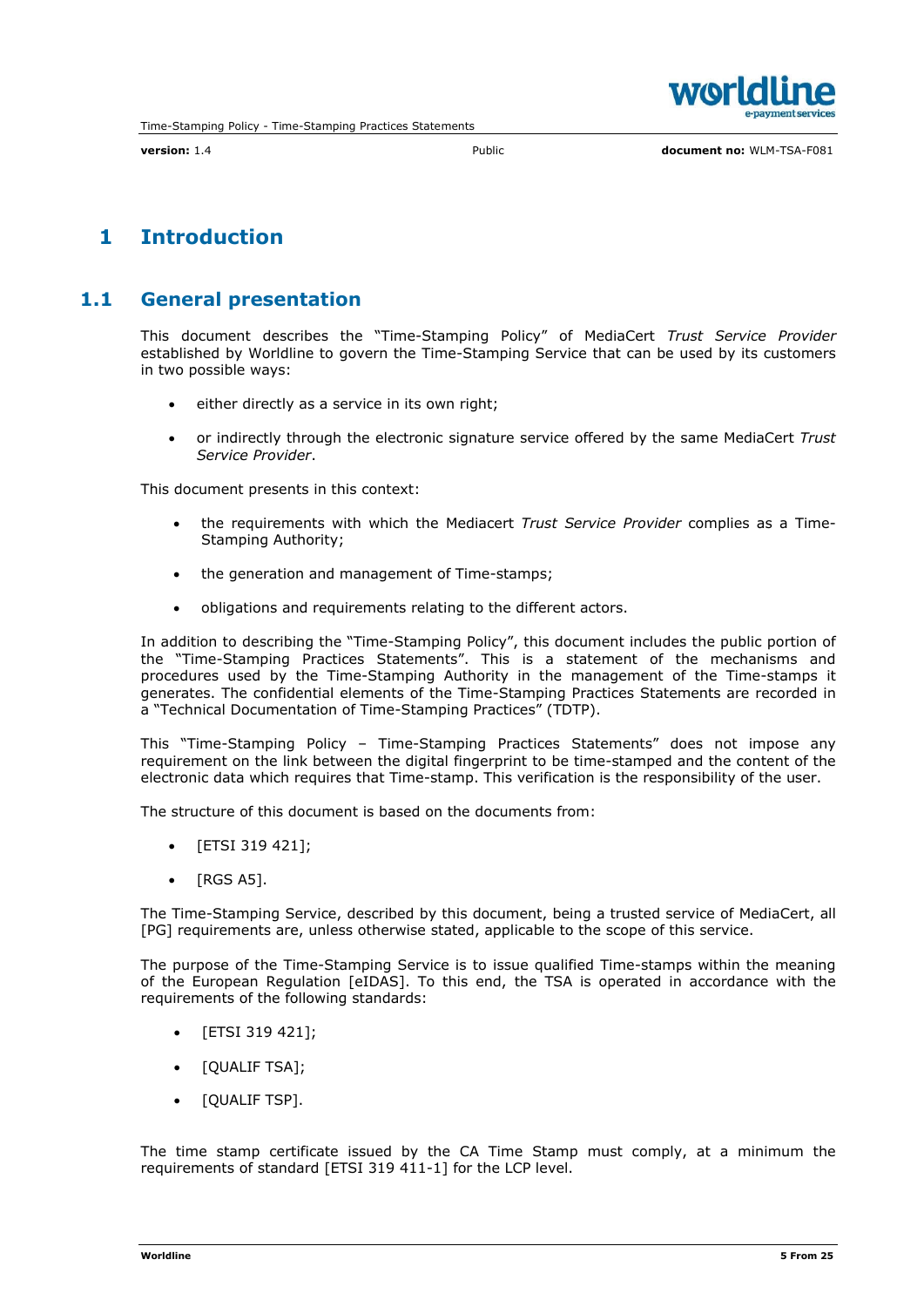

## 1.2 Document identification

| <b>Elements</b>    | <b>Value</b>                                              |
|--------------------|-----------------------------------------------------------|
| Title              | Time-Stamping Policy - Time-Stamping Practices Statements |
| Document reference | WLM-TSA-F081                                              |
| <b>OID</b>         | 1.2.250.1.111.20.2.1                                      |
| Version            | 1.4                                                       |
| Author             | Leseca                                                    |

This document will be referred to as "TP-TPS" throughout the document.

The OID of this document is based on the OID  $\le 1.2.250.1.111.20.2 \ge 1.2.250.1.111.20.2.2$ where z, it's the major version of this policy (example:  $1.2 \rightarrow 1$ );

The certification authority issuing the certificate for the relevant Time Stamping Authority is based on the OID : « 1.2.250.1.111.20.3.1.2 ». This CA is a certification authority said "Offline".

## 1.3 Time-Stamping policy management

#### 1.3.1 Entity managing the Time-Stamping Policy

This document does not add any information with respect to the [GP].

#### 1.3.2 Entity determining the coherence of a Time-Stamping Practices Statements with this Time-Stamping Policy

This document does not add any information with respect to the [GP].

#### 1.3.3 Approval procedure

This document does not add any information with respect to the [GP].

#### 1.3.4 Point of contact

This document does not add any information with respect to the [GP].

#### 1.4 Definitions and acronyms

#### 1.4.1 Definitions of the terms

A list of the main definitions of the technical terms used in this TP-TPS is presented below.

Subscriber: entity that needs to have data time-stamped by a Time-Stamping Authority and that has accepted the conditions of use of its services.

Certification Authority: entity that produces and issues Certificates. This entity is in charge of the complete life cycle of these Certificates (creation, publication, revocation, etc.).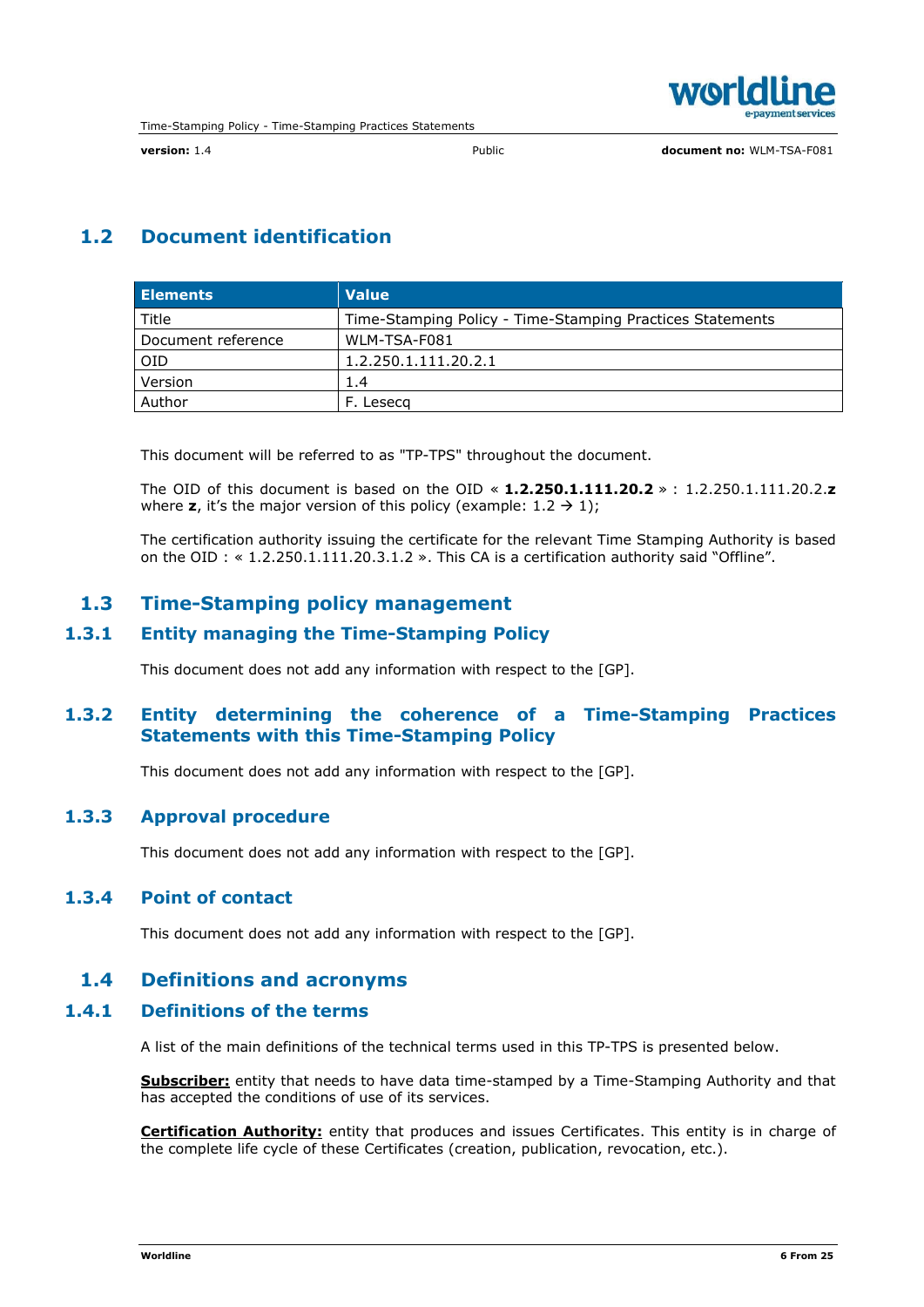

**Time-Stamping Authority:** entity in charge of issuing and managing Time-stamps in accordance with this TP-TPS.

Key pair: pair composed of a private key (to be kept secret) and a public key, necessary for the implementation of a cryptography service based on asymmetric algorithms (RSA for example).

**Certificate:** X509 standard data element used to associate a public key with its holder. A Certificate contains data such as the identity of the holder, his public key, the identity of the organization that issued the Certificate, the validity period, a serial number, a *thumbprint* or the criteria for use. The whole is signed by the private key of the Certification Authority that issued the Certificate.

**Time-stamp:** data that links a representation of a data to a particular time, expressed in UTC time, thus establishing proof that the data existed at that time.

**Time-stamping:** mechanism that consists in associating a date and time with an event, information or computer data in order to record the time at which an operation was performed.

Time-stamp token: see Time-stamp.

**Time-Stamping Service:** all the services required to generate and manage time countermarks.

**Time-Stamping System:** all the Time-stamping Units and the administration and supervision components used to provide the Time-Stamping Service.

**Time-Stamping Unit:** set of hardware and software in charge of creating Time-stamps characterized by an identifier of the Time-Stamping Unit granted by a Certification Authority and by a unique Time-stamp signature key.

Universal Time Coordinated: is a time scale adopted as the basis of international civil time by the majority of countries around the world.

UTC(k) : reference time performed by the laboratory "k" (e.g.: Paris Observatory) and precisely synchronized with UTC time, with the aim of achieving an accuracy of  $\pm$  100 ns, according to recommendation S5 (1993) of the Advisory Committee for the Definition of the Second.

User: entity (person or system) that trusts a Time-stamp issued under the TP-TPS.

#### 1.4.2 Acronyms

The acronyms used in this TP-TPS are as follows:

- CA: Certification Authority;
- **TSA:** Time-Stamping Authority;
- **GCU:** General Terms and Conditions of Use;
- TS: Time-stamp;
- **TDTP:** Technical Documentation of Time-Stamping Practices;
- **ETSI:** European Telecommunication Standards Institute;
- **CRL:** List of Revoked Certificates;
- OID: Object Identifier;
- TP-TPS: Time-Stamping Policy Time-Stamping Practices Statements;
- **TSS:** Time-Stamping Service;
- **TSU:** Time-Stamping Unit;
- UTC: Universal Time Coordinated.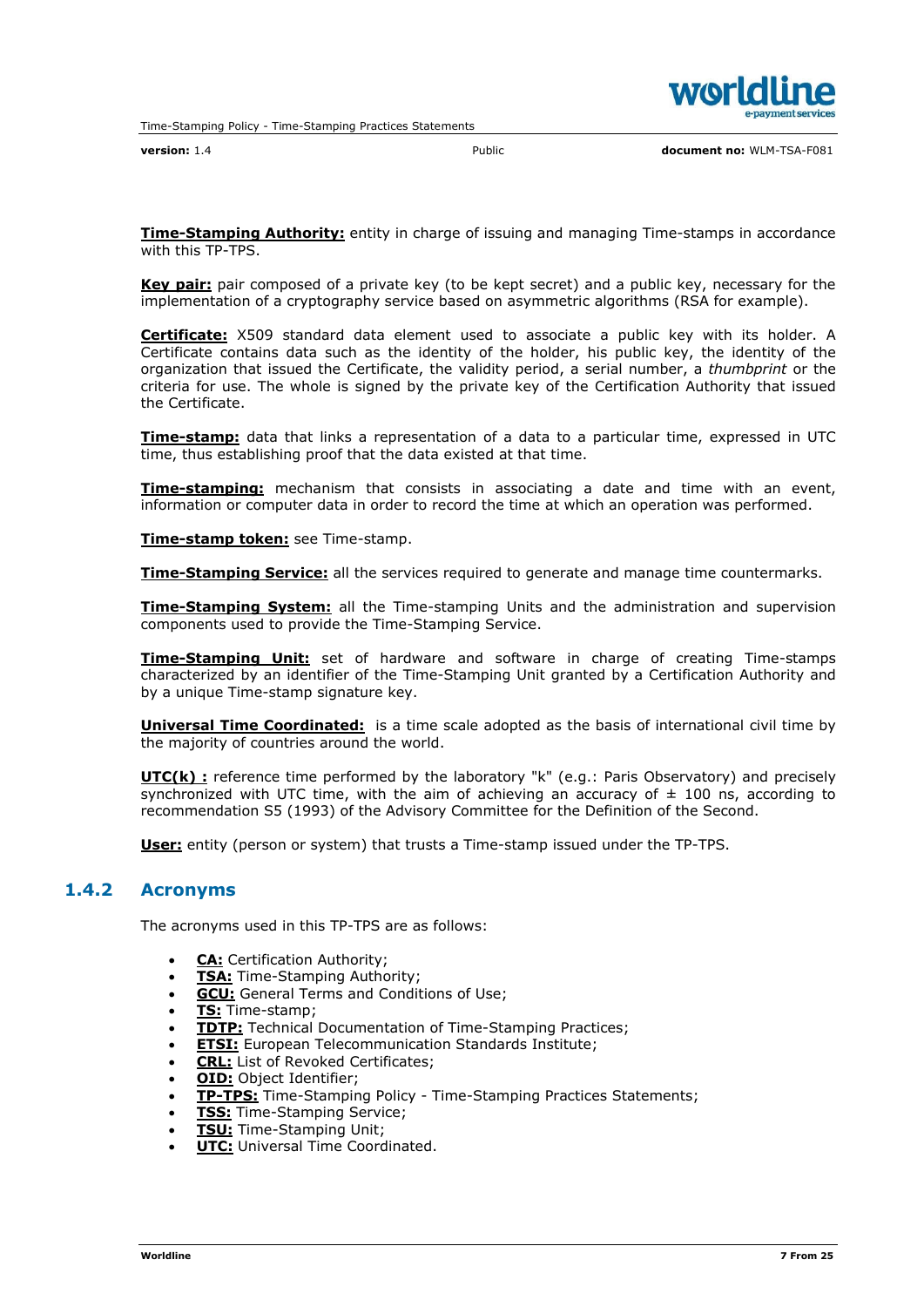

## 2 Responsibilities for the provision of information to be published

## 2.1 Entities responsible for making information available

This document does not add any information with respect to the [GP].

## 2.2 Information to be published

The information published by the Mediacert Committee on its website concerning the Time-Stamping Services are as follow:

- this TP-TPS written in French and English;
- the old versions of TP-TPS written in French and English;
- the current general conditions of use;
- the Certificate of each of the Time-Stamping Units governed by this document;

The [GP] provides information as to where the above information is made available.

### 2.3 Publication deadlines and frequencies

This document does not add any information with respect to the [GP].

### 2.4 Access controls to published information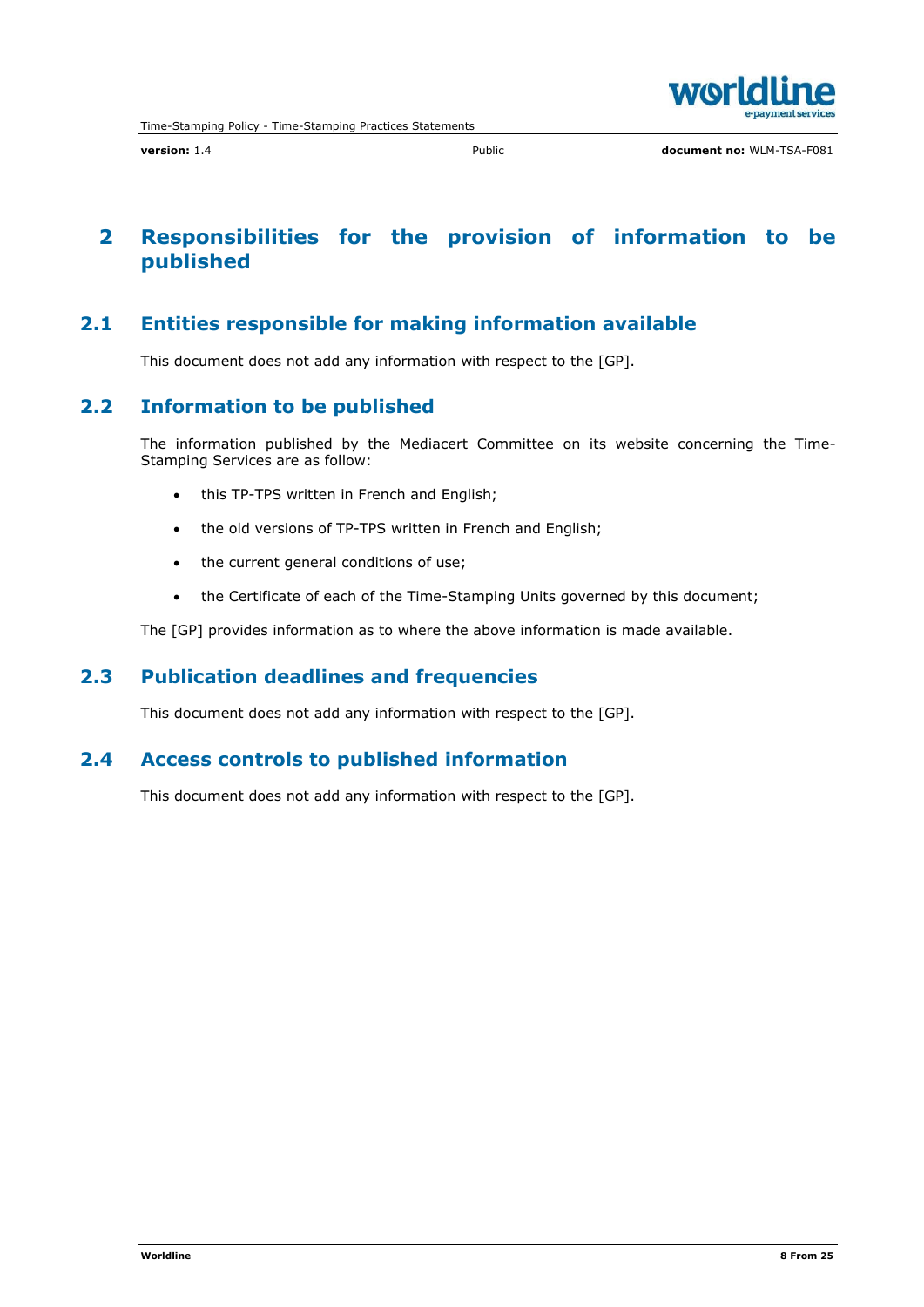

## 3 General provisions

## 3.1 Obligations of the Time-Stamping Authority

A number of obligations are imposed on the TSA. Indeed, the TSA must:

- provide a Time-Stamping Service (TSS) in accordance with the requirements and procedures prescribed in this TP-TPS. In particular, the TSA aims for a 7-day, 24/7 availability of its TSS;
- to fulfil all its commitments as stipulated in the GCU;
- ensure that the requirements and procedures defined in the TDTP are consistent with this TP-TPS;
- ensure compliance with the additional obligations imposed by the Certifying Authority that issued the Certificates of the Time-Stamping Units. In particular, the Certificates of the Time-Stamping Units are dedicated to the generation of TSs and are not used for any other purpose;
- inform stakeholders in the event that a TSU is compromised by its Time-Stamping System, as recalled in th e[GP].

## 3.2 Subscriber's Obligations

The Subscriber must accept and comply with the TSA's GCU if he/she wishes to benefit from the TSS.

The Subscriber is responsible for the correct calculation of the footprint of a data and the link between the time-stamped data and the TS produced.

The Subscriber undertakes to check the validity of the TSs as soon as they are received and to ensure that the fingerprint contained is identical to that submitted in the request. In addition, it is recommended that the Subscriber verify the status of the TSU Certificate issuing the TS at the time of the Time-stamp request.

The Subscriber is responsible for the conservation of the TSs to meet his/her own needs.

The Subscriber must use the service taking into account the limitations of the TSS, in particular:

- the service must not be used for uses requiring greater accuracy than that indicated in the TS;
- the limited validity period of the Certificates of the Time-Stamping Units;
- the potential non-compliance of the TS by the TSA.

All these obligations are included in the [GCU] of the service.

## 3.3 Obligations of the User

The User must: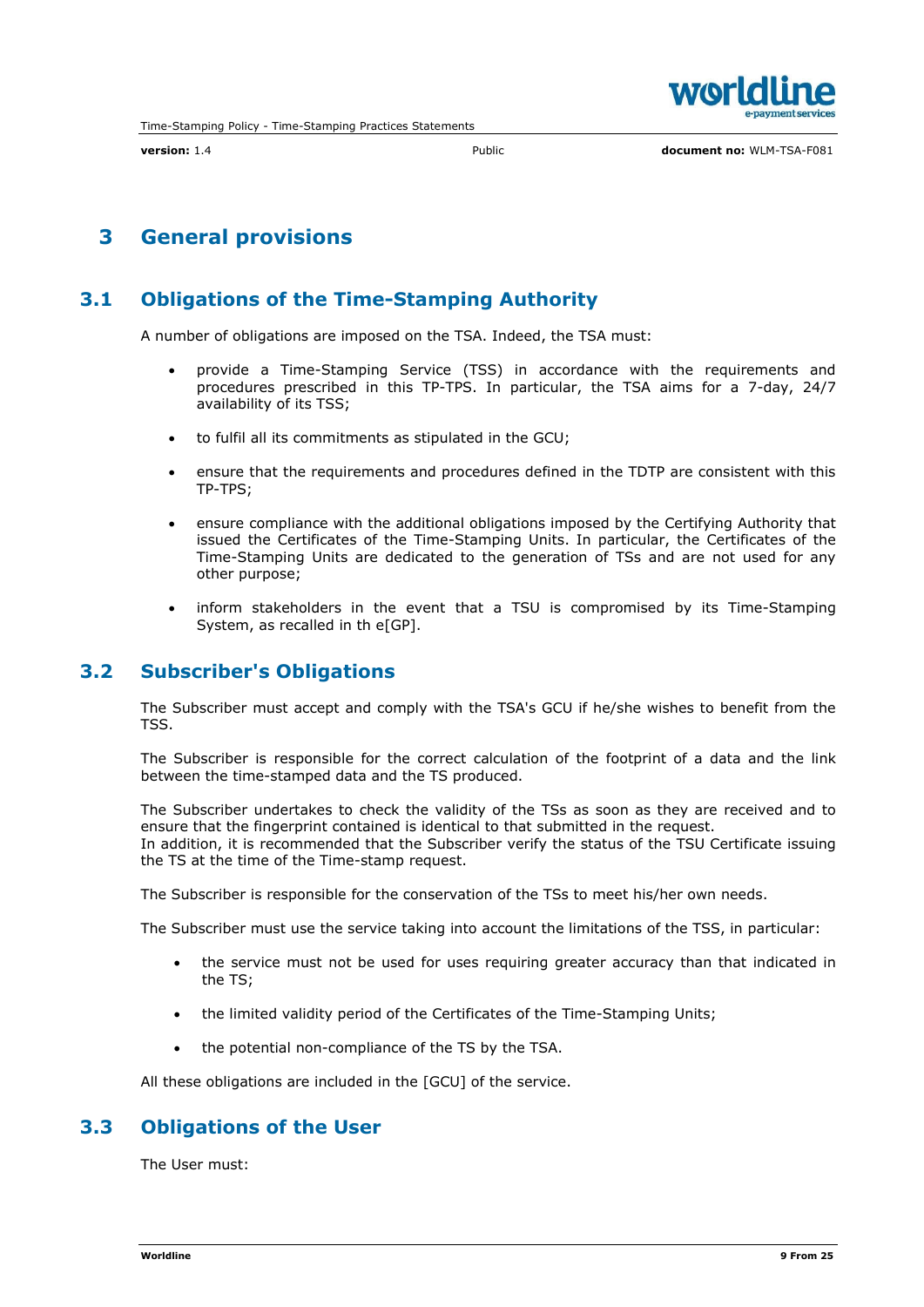- verify that the TS has been correctly signed and that the TSU Certificate issuing the TS is valid at the time of the TS verification;
- take into account the limitations on the use of the TS indicated in this document and in the [GCU], in particular taking into account the validity period of the Time-Stamping Unit Certificate.

The validation of a Time Countermark consists of:

- compare the hash contained in the TS to the hash of the Time-stamped document;
- validate the certification chain from the TSU Certificate to the trusted root;
- ensure that no Chain of Trust Certificate has been revoked prior to the establishment of the TS. This can be easily achieved using the CRLs published by the CAs issuing the said Certificates (see [CP-CPS]).

Beyond the period of validity of the TSU Certificate, the following additional elements must be verified:

- ensure that the TSU private key has not been compromised;
- that the hash algorithm still has the necessary robustness and that the existence of collisions has not been detected;
- that the signature algorithm and key size used in the TS signature is still cryptographically robust at the time of verification.

Alternatively, secure storage or renewal of the TS are methods that can be implemented and demonstrate the validity of the TS beyond the validity period of the TSU Certificate.

#### 3.4 Time-Stamping Practices Statements

The TSA ensures that it has the necessary reliability to provide the TS and describes its implementation within this document. In particular:

- the TSA regularly carries out a risk analysis to identify ISS risks and the ISS measures then implemented to address these risks;
- the TSA has a TDTP used to address all the technical requirements identified in this TP-TPS;
- the TSA makes available to Subscribers and Users the public elements of its TDTP within this document so that they can assess its conformity;
- the TSA has an appropriate organisation for the approval of this TP-TPS and the verification of the concordance between the TDTP and the TP-TPS (see chapter 1.3.3);
- the person in charge of the TSA ensures that the practices are properly implemented;
- the TSA regularly conducts audits to ensure compliance of practices, including responsibilities, with the TDTP (see chapter 8);
- if the TSA has been certified in accordance with this TP-TPS and if a proposed change to its initiative may result in non-compliance with this TP-TPS or with the TDTP, then the TSA shall submit such change to the independent certification body for advice.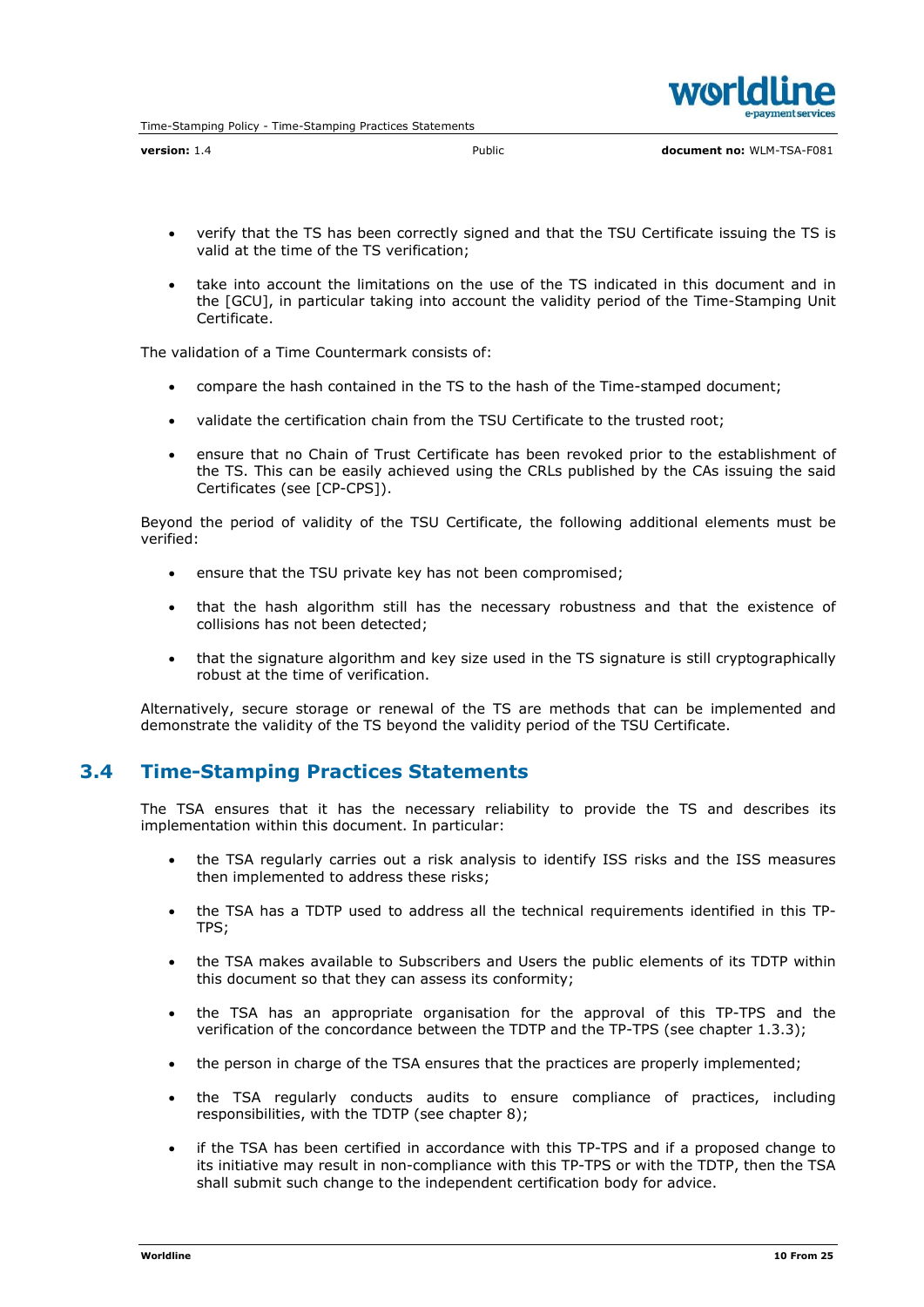

## 3.5 General Terms and Conditions of Use

The TSS's [GCU] reflect the main principles described in this document. They are based on the model defined in Annex B of [ETSI 319 421].

These [GCU] are made available to Subscribers and Users on the publication site (see chapter 2.2).

## 3.6 Compliance with legal requirements

#### 3.6.1 Confidentiality of professional data

This document does not add any information with respect to the [GP].

#### 3.6.2 Personal data

Within the framework of the services provided by the Time-Stamping Authority governed by this TP-TPS, there is no handling of personal data requiring a CNIL declaration. All requirements from the [GP] concerning personal data are therefore not applicable to the TSS perimeter.

#### 3.6.3 Provisions concerning conflict resolution

The authorized contact for any comments, requests for additional information, complaints or submission of dispute files concerning this TP-TPS is defined in chapter 1.3.4.

In the event of a dispute relating to the interpretation, application and/or execution of this document and failure to reach an amicable agreement, any dispute will be brought before the competent courts in Paris.

### 3.6.4 Indemnities

Not applicable.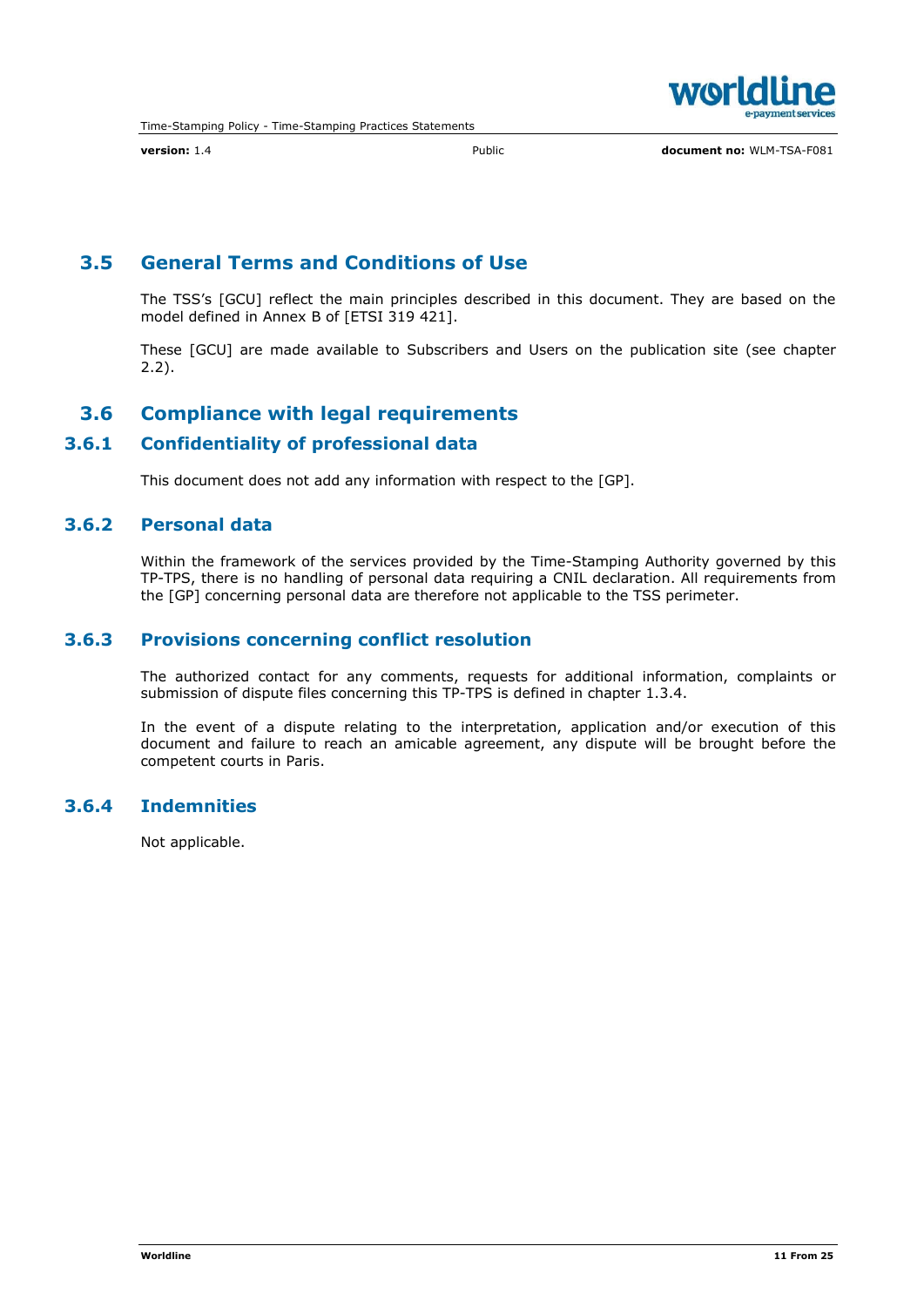

## 4 Operational requirements

## 4.1 Management of Time-stamp requests

The Subscriber sends his TS request to the TSS of Worldline's MediaCert TSP. This request must comply with the [RFC 3161] standard, taking into account the restrictions of the [ETSI 319 422] standard, and must contain a fingerprint calculated by a state-of-the-art algorithm authorized by the TP-TPS (see chapter 6.7).

The TSA provides a TS in response to a request containing the fingerprint of the data to be timestamped. The provision of the TS does not exceed a few seconds <sup>[1]</sup>, in order not to harm or degrade the ergonomics of the calling application.

The TS generated in response by the TSS then contains the fingerprint in question, a reliable time and is signed by the issuing TSU.

## 4.2 Audit files

#### 4.2.1 Type of data constituting the audit files

All requirements and practices described in the [GP] apply.

The TSA shall retain relevant information concerning the data issued and received, in particular for the purpose of providing evidence in court. Among this information are the related elements:

- to the administration of the TSS;
- the operation of the TSS;
- the life cycle of the TSU Key pairs;
- the life cycle of TSU Certificates ;
- events related to clock synchronization of TSUs, including events related to the detection of loss of synchronization and recalibration of the TSU clock.

The TSA governed by this TP-TPS reserves the right to retain the TSs generated by its TSUs.

#### 4.2.2 Retention period for audit files

Unless otherwise specified, audit files are kept for a period of ten (10) years, seven (7) years after the expiry of the TS.

#### 4.2.3 Protection of audit files

All requirements and practices described in the [GP] apply.

 $1$  This response time is the time between the receipt of the request and the signature of the resulting TS.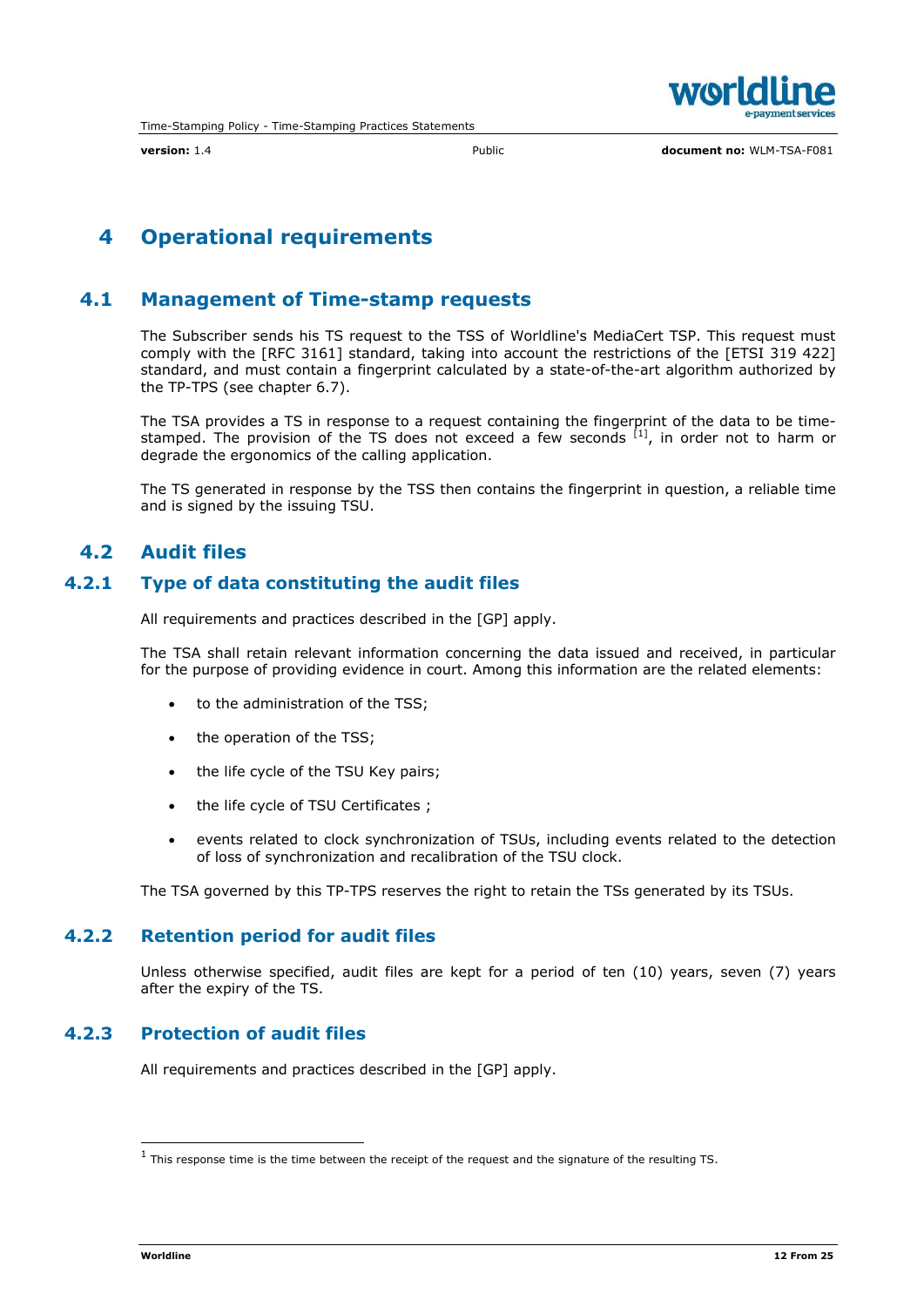

## 4.3 Private key life management

The TSA ensures that TSU private signing keys are not used beyond the end of their life cycle. For this purpose, operational and technical procedures are put in place and defined within the TDTP.

The lifetime of TSU private keys is defined in chapter 6.10 this document.

## 4.4 Clock synchronization

The TSA guarantees that its clock is synchronized with UTC time according to the declared accuracy of one (1) second.

More specifically:

- The synchronization with UTC is guaranteed by synchronizing the TSU clock with the servers of a recognized UTC(k) laboratory (see chapter 6.1);
- the calibration of each TSU clock is maintained in such a way that the clocks cannot normally drift outside the declared accuracy;
- TSU clocks are protected against threats to their environment that could lead to desynchronization with UTC time outside the declared accuracy;
- the TSA guarantees that any failure to comply with the accuracy announced by the internal clock of one of its TSUs will be detected;
- if the clock of a TSU is detected as being outside the declared accuracy, or the time servers are no longer available, then the TSs will no longer be generated until the clock of the TSU is resynchronized;
- TSA ensures that clock synchronization is maintained when a second jump is programmed as notified by the appropriate body. The change to take into account the second jump is made during the last minute of the day on which the second jump is scheduled.

### 4.5 Requirements of the content of a Time-stamp

The TSs issued by the TSUs of the TSA governed by this TP-TPS are generated in Worldline's secure premises and include a time established in accordance with the requirements of section 4.4. These TSs comply with the standard [ETSI 319 422] and therefore with the standard [RFC 3161].

Each TS is signed by the private key, reserved for this purpose, of the issuing TSU (see chapter 6.3).

These TS are made up as described in chapter 7.2 this document.

## 4.6 Compromise of the Time-Stamping Authority

In the case of events that affect the security of the TSS or the TSs issued or in the case of events that are likely to do so, the TSA ensures that appropriate information is made available to Subscribers and Users.

These events include, in particular: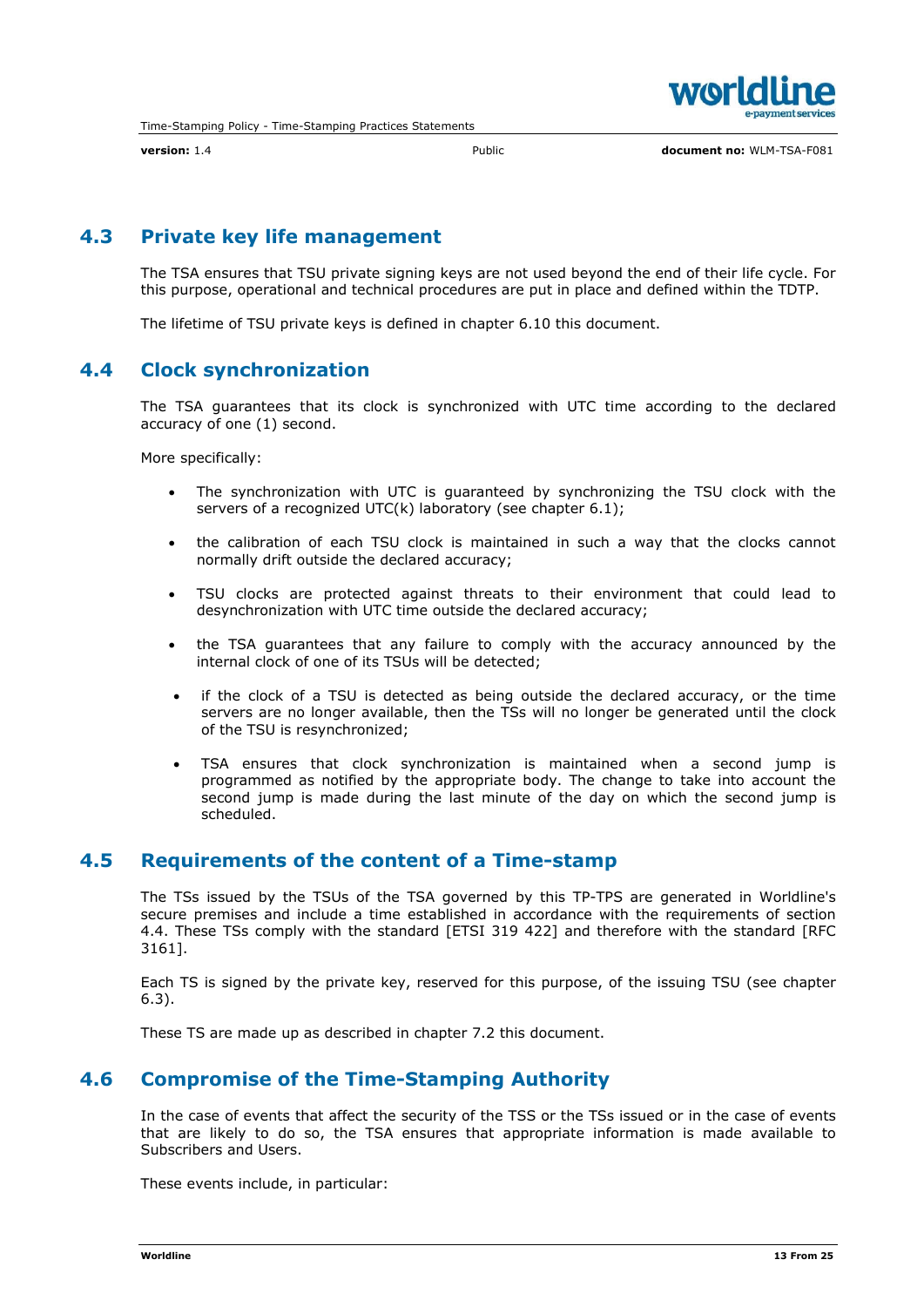

version: 1.4 Public document no: WLM-TSA-F081

- the compromise, real or suspected, of the private key of a TSU having a Certificate issued by the TSA governed by this TP-TPS;
- the prolonged loss of connection with time servers;
- the detected loss of calibration of the clock of a TSU having a Certificate issued by the TSA governed by this TP-TPS.

The [GP] defines the procedures and policies to be applied in the event of an incident.

In the event of compromise, suspected compromise, or erroneous TS issuance following a loss of calibration, the TSA will notify the Subscribers and Users affected, as well as the ANSSI. The TSU causing the compromise will be deactivated until the actual correction or lifting of the suspicion is corrected.

The TSP undertakes to notify the ANSSI within a maximum of 24 hours after becoming aware of any security breach or loss of integrity that has an important impact on the trusted service provided or the personal data provided therein preserved.

The procedure to follow is in [GP].

#### 4.7 End of activities

As defined in the [GP], a business termination plan is defined and maintained for the TSA. It will be applied when Worldline has to discontinue the TSS governed by this document. This plan enables the TSA to ensure that potential disruptions to Subscribers and TS Users are minimised following the cessation of TSS activity and in particular ensures the continuous maintenance of the information necessary to verify the accuracy of TS.

This plan includes the following points, among others:

- before terminating its TSS, the following procedures will be performed:
	- $\circ$  the TSA will make available to all its Subscribers and Users information concerning its end of activity;
	- $\circ$  the TSA shall notify the contact point of the national supervisory body (ANSSI) directly and without delay of the cessation of activity;
- when stopping its TSS, the following procedures will be performed:
	- o the TSA formalises the end of the contract with the Subscribers;
	- o the TSA will request the revocation of all its Certificates;
	- $\circ$  the TSU private keys will be destroyed in such a way that they cannot be recovered (see chapter 6.6);
	- $\circ$  the TSA will revoke the authorisations given to potential subcontractors to act on its behalf in the performance of any functions relating to the TS generation process;
	- $\circ$  the TSA will transfer to Worldline its obligations to maintain the audit files and records necessary to demonstrate its correct functioning for a period of at least ten (10) years from the effective end of its activity;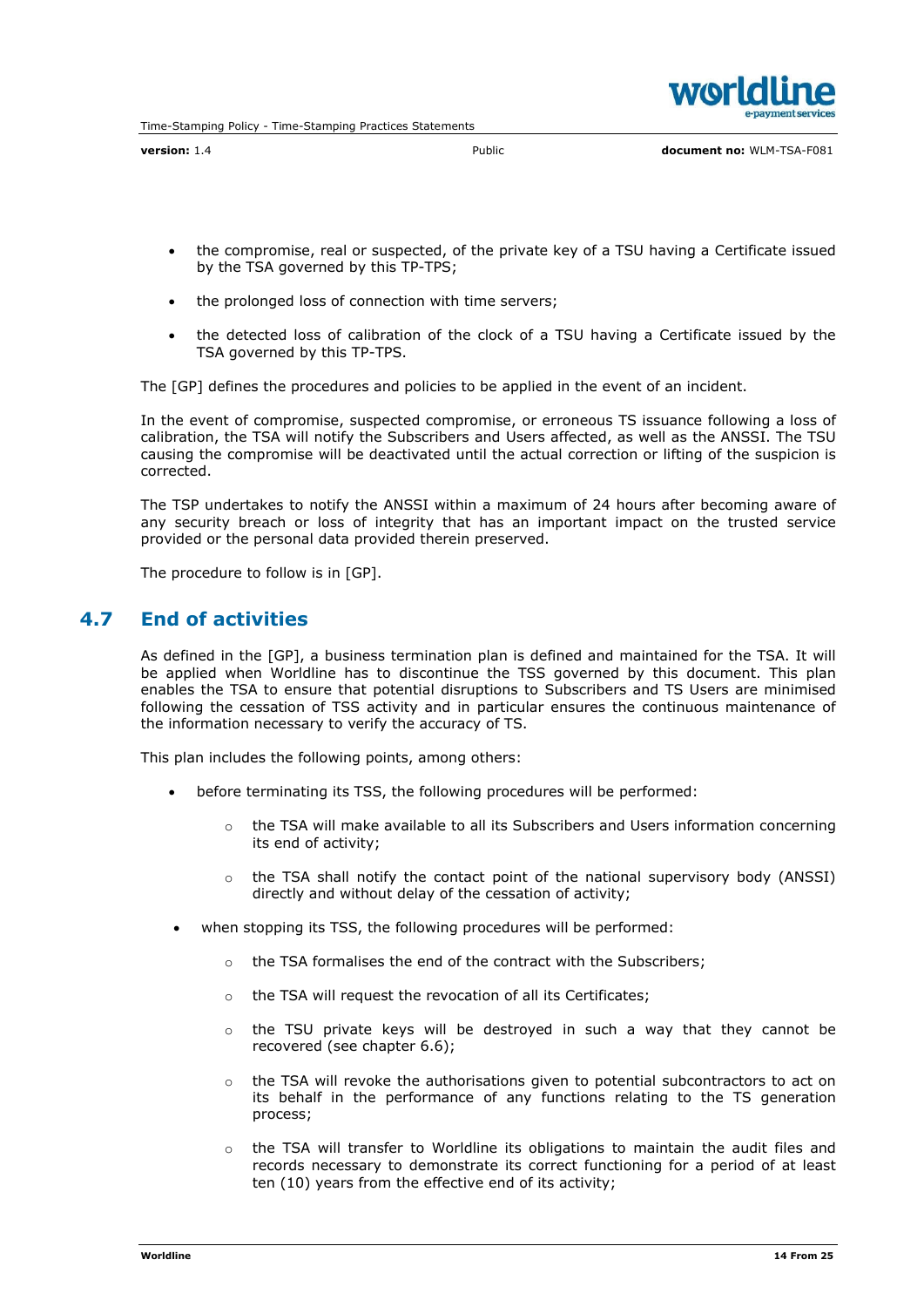

version: 1.4 **Public** Public **document no: WLM-TSA-F081** 

- o the TSA will transfer to a Worldline its obligations to make its public keys and Certificates available to Users for a minimum period of ten (10) years from the effective end of activity.
- the TSA shall take the necessary measures to cover the expenses to fulfil the above requirements in the event that the TSA becomes bankrupt or for other reasons is unable to cover the expenses by itself.

#### 4.8 Revocation of a Time-Stamping Unit Certificate

#### 4.8.1 Reason for revocation

The TSA may request the revocation of a TSU Certificate for the following reasons, among others:

- early end of life of the TSA or TSU;
- compromise or suspicion of compromise of the TSU private key.

All the reasons for a request to revoke a TSU Certificate are described in the [CP-CPS] of the Time-stamping CA issuing the relevant Certificate.

#### 4.8.2 Revocation procedure

The procedure for revoking a Time-Stamping Unit Certificate of the MediaCert TSP is internal and is specified in the TDTP. This complies with the requirements described in [CP-CPS] of the Time-Stamping CA issuing the relevant Certificate.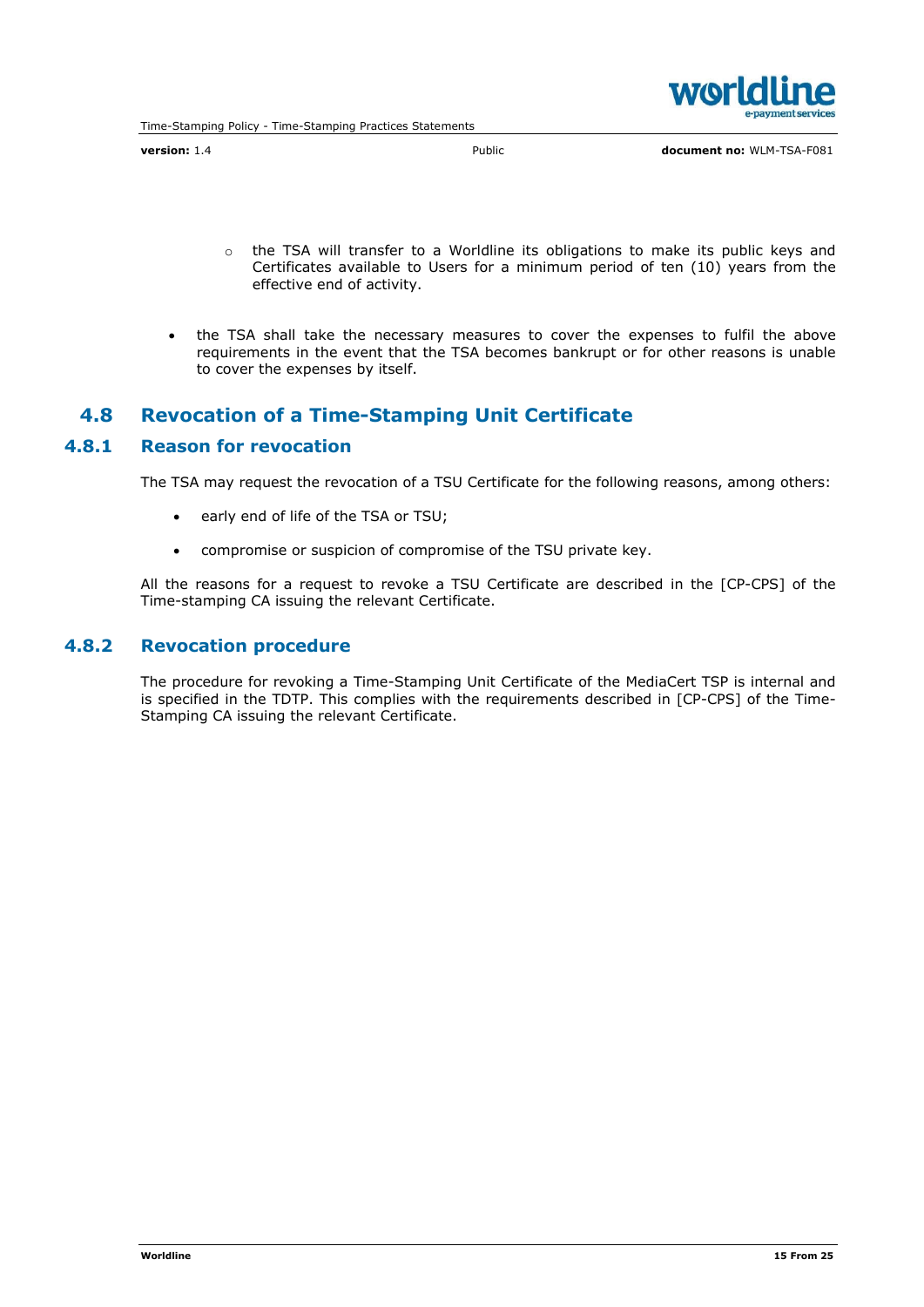

## 5 Physical and environmental, procedural and organisational requirements

#### 5.1 Physical and environmental requirements

#### 5.1.1 Geographical location and site construction

This document does not add any information with respect to the [GP].

#### 5.1.2 Physical access

All requirements and practices described in the [GP] apply.

In particular, the critical systems of the Time-Stamping Service, in particular the TSUs, are operated in a secure area (see [GP]) used by all MediaCert TSP's Trust Services.

Indeed, access control measures are put in place to physically protect the HSMs of the TSA from unauthorised access, in particular:

- within the secure environment where they are stored;
- during their possible temporary storage before production.

This secure environment physically and logically protects TSS systems and data against unauthorized access that could lead to compromise. In particular, the following measures are in place:

- each entry and exit from the secure area is traceable;
- the entry and exit of the zone are subject to independent supervision;
- any person with non-permanent access is monitored by a person in a trusted role in all secure areas.

Only personnel in a trusted role are authorized to access secure areas.

#### 5.1.3 Power supply and air conditioning

This document does not add any information with respect to the [GP].

#### 5.1.4 Vulnerability to water damage

This document does not add any information with respect to the [GP].

#### 5.1.5 Fire prevention and protection

This document does not add any information with respect to the [GP].

#### 5.1.6 Conservation of the supports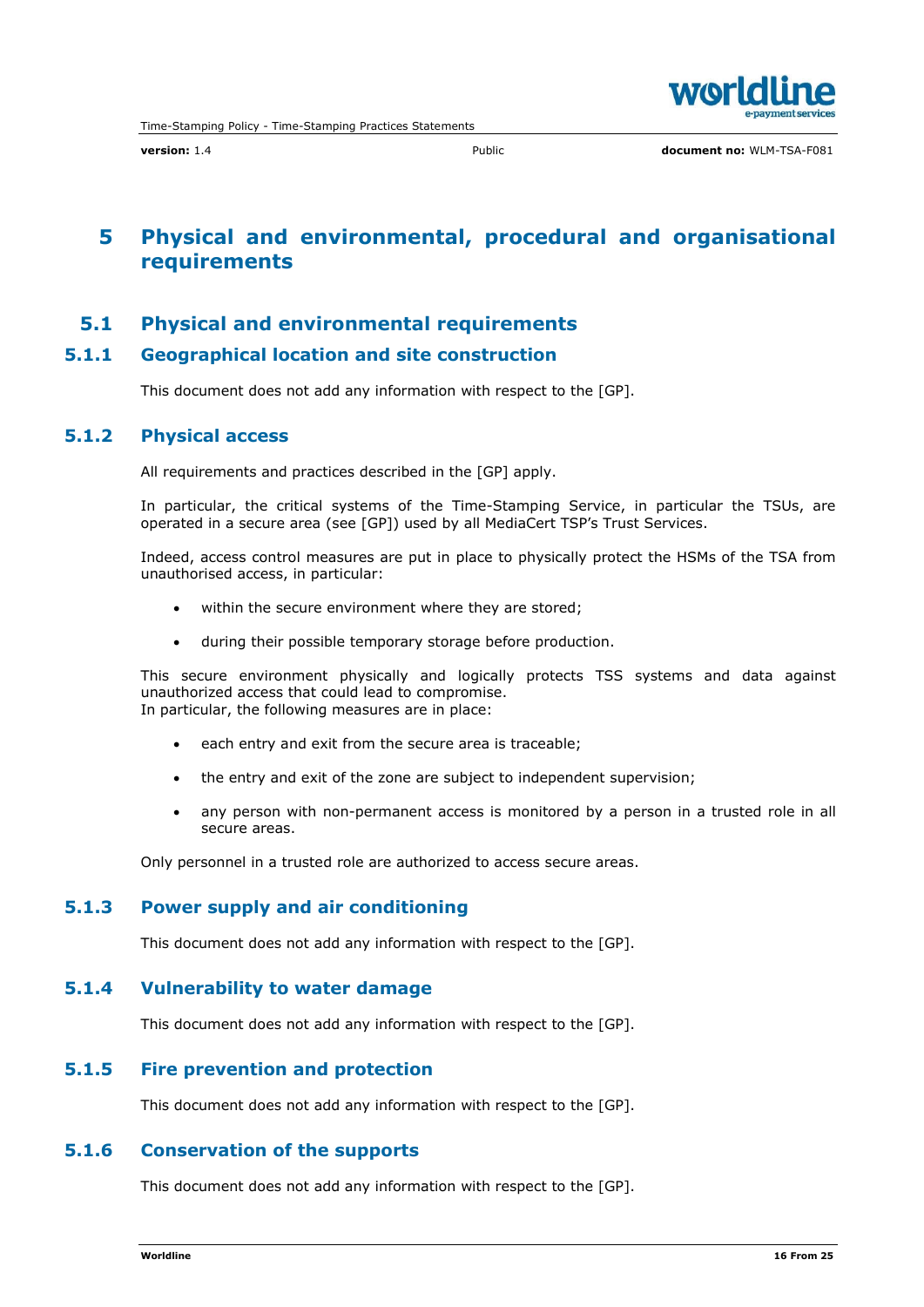

version: 1.4 Public document no: WLM-TSA-F081

### 5.1.7 Decommissioning of supports

All requirements and practices described in the [GP] apply.

In particular, in the event of deactivation of an HSM, the TSU keys are deleted beforehand using the "zeroization" functions of the HSM.

Equipment, data, media and software operated in the secure area may not be removed from the site without authorization.

#### 5.1.8 Off-site backups

This document does not add any information with respect to the [GP].

#### 5.2 Procedural requirements

### 5.2.1 Trusted roles

This document does not add any information with respect to the [GP].

#### 5.2.2 Number of people required per task

This document does not add any information with respect to the [GP].

#### 5.2.3 Identification and authentication for each role

This document does not add any information with respect to the [GP].

#### 5.2.4 Roles requiring segregation of duties

This document does not add any information with respect to the [GP].

#### 5.2.5 Operational management

The TSA ensures that the components of the Time Stamping System are safe and properly operated, with a minimal risk of failure. In addition, the TSA is setting up a quality and security management system for the information system within the scope of the timestamping service.

#### 5.2.5.1 Data and software exchange

This document does not add any information with respect to the [GP].

#### 5.2.5.2 Technical security measures specific to computer systems

This document does not add any information with respect to the [GP].

#### 5.2.5.3 Network security measures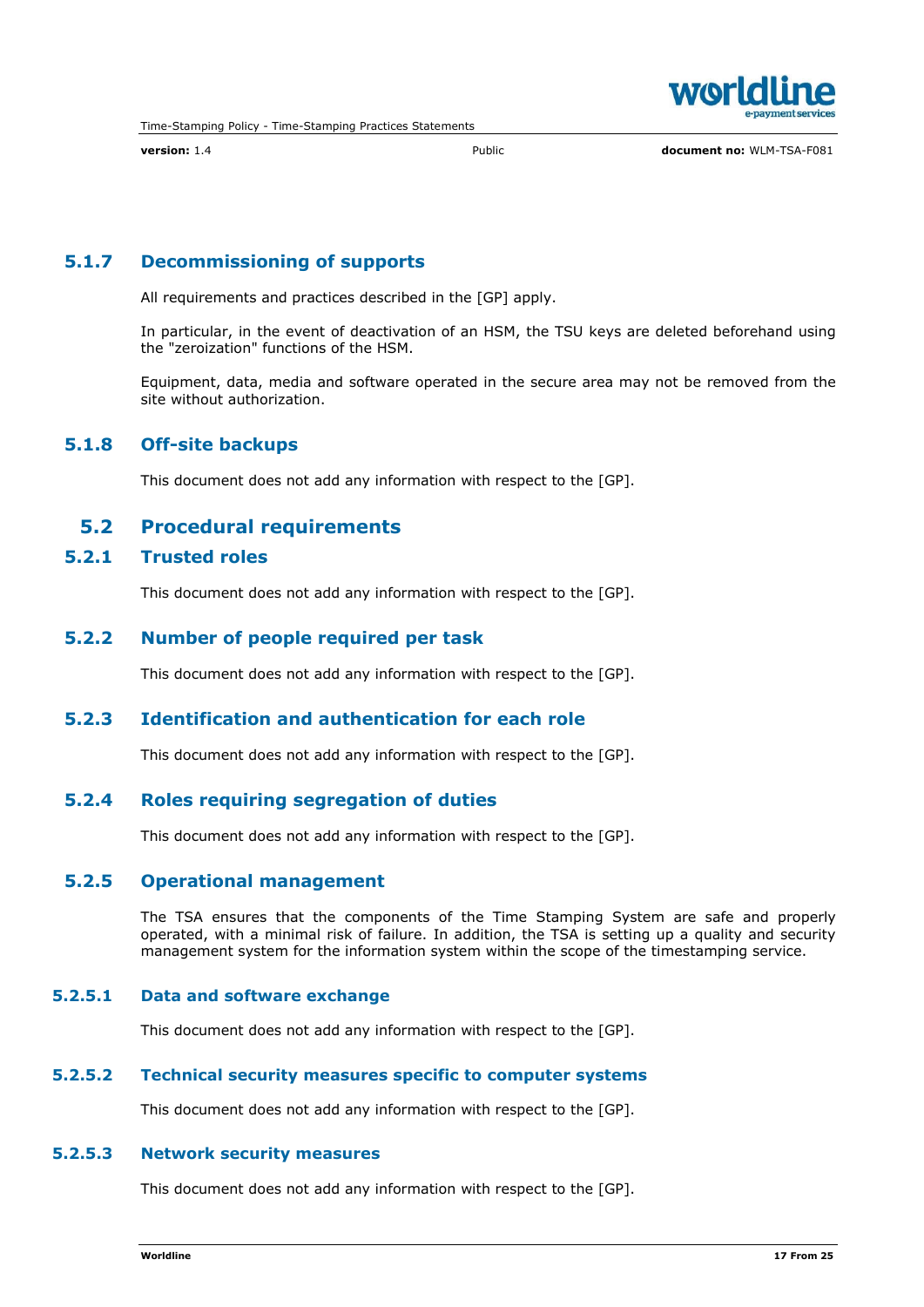

version: 1.4 Public document no: WLM-TSA-F081

#### 5.2.5.4 Handling and security of the supports

All requirements and practices described in the [GP] apply.

In particular, with regard to the management and conservation of media, the TSA ensures the monitoring and security of HSMs protecting the keys of TSU throughout their life cycle in particular, the TSA, through organisational security measures, ensures that the HSMs could not be altered:

- during their transport;
- during their temporary storage before installation on the secure production site.

#### 5.2.5.5 System planning

All requirements and practices described in the [GP] apply.

In particular, the TSA monitors its ability to process the volume of requests and makes projections to ensure an adequate scale-up of the service.

#### 5.2.5.6 System qualification

The Time-Stamping Unit linking the date and time to the time-stamped data is composed of:

- a Time-stamping application;
- an HSM in accordance with Chapter 6.2.

The TSA certifies its TSS to ensure an adequate level of safety.

#### 5.2.5.7 Incident reporting and response

This document does not add any information with respect to the [GP].

#### 5.2.6 Access management to the Time-Stamping System

All requirements of the [GP] apply. In particular, the TSA shall configure the systems operating the TSUs so that all accounts, applications, services, protocols and ports not required for the Time-Stamp Services are deleted or disabled.

#### 5.2.7 Deployment and maintenance

This document does not add any information with respect to the [GP].

#### 5.3 Organizational requirements

## 5.3.1 Required qualifications, skills and authorizations

All requirements of the [GP] are applicable. In particular, the TSA employs a sufficient number of staff to operate its trusted Time-Stamping Service. The staff shall have the technical skills, experience and training necessary to carry out the tasks necessary for the operation of the TSA.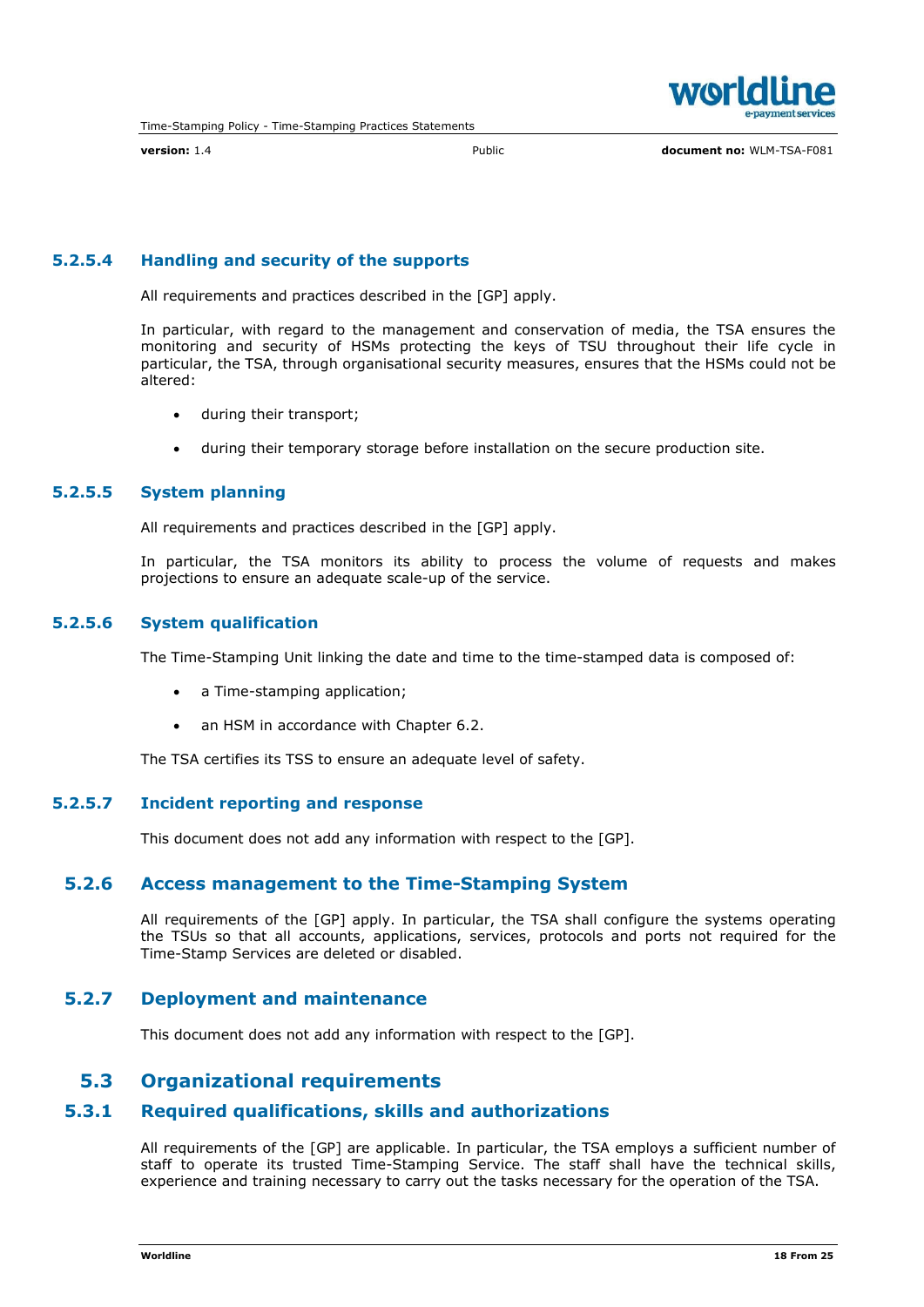

version: 1.4 **Public document no: WLM-TSA-F081** Public document no: WLM-TSA-F081

## 5.3.2 Background check procedures

This document does not add any information with respect to the [GP].

#### 5.3.3 Initial training requirements

This document does not add any information with respect to the [GP].

#### 5.3.4 Continuing education requirements and frequencies

This document does not add any information with respect to the [GP].

## 5.3.5 Frequency and sequence of rotation between different allocations

This document does not add any information with respect to the [GP].

#### 5.3.6 Sanctions in the event of unauthorized actions

This document does not add any information with respect to the [GP].

## 5.3.7 Requirements for the staff of external service providers

This document does not add any information with respect to the [GP].

#### 5.3.8 Documentation provided to staff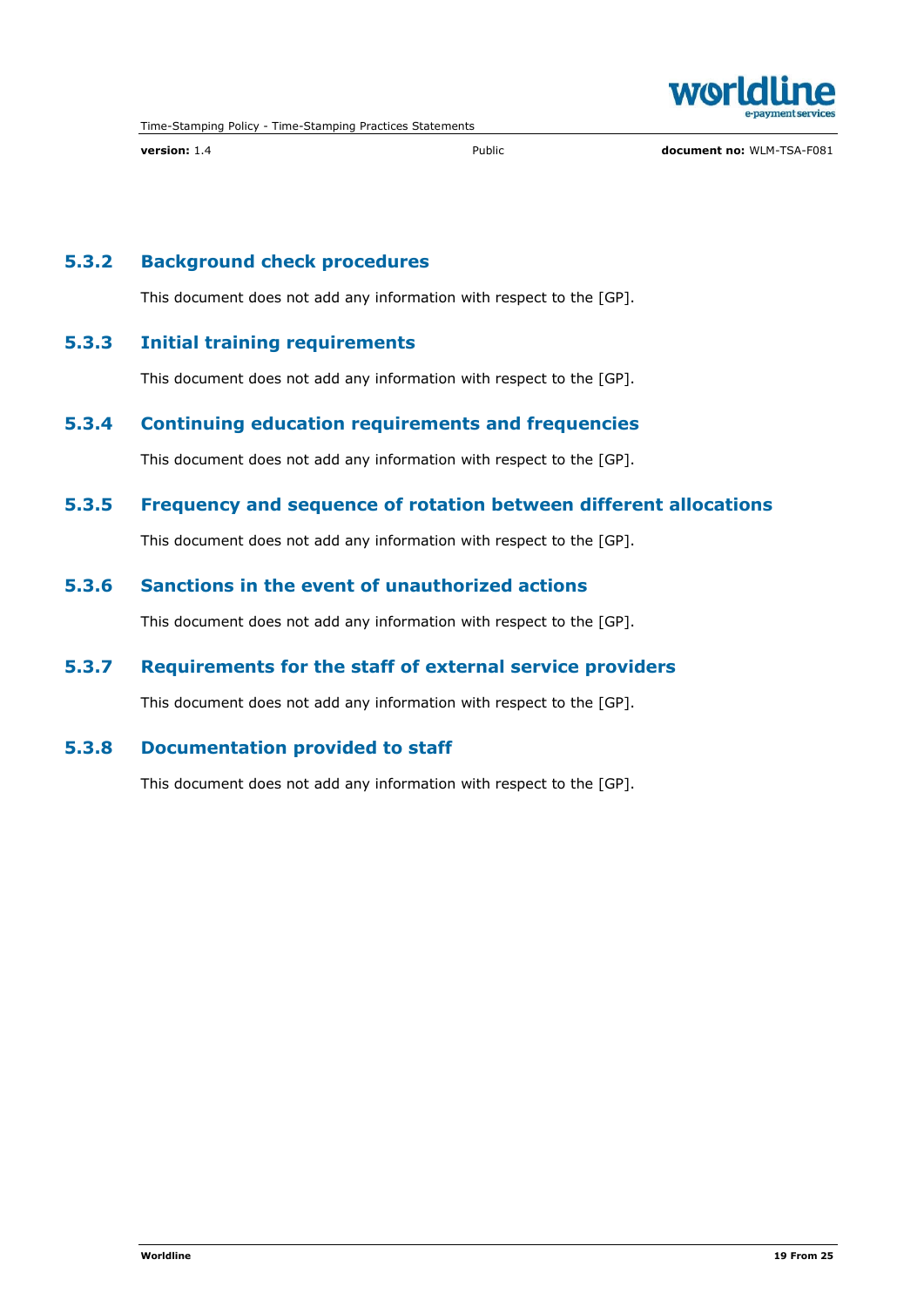

## 6 Technical safety requirements

## 6.1 Time accuracy

TSA guarantees that the TSs generated by its TSUs have a maximum time difference of one (1) second compared to the time provided by the UTC(k) laboratory<sup>[2]</sup>. This accuracy is obtained by synchronizing and controlling the clocks of the TSUs based on two different time sources, including at least one UTC(k) reference.

## 6.2 Key generation

The conditions for generating TSU Key pairs are defined in the [GP]. In particular, the TSU keys are generated on MediaCert TSP's premises by at least two (2) authorized persons in a trusted role. As indicated in the general policy, TSU keys are generated in an HSM. This HSM is the subject of:

- compliance with common criteria at an EAL4 level or higher;
- a qualification at the level reinforced by ANSSI.

Each TSU has only one active private key at a time. The renewal of the Certificate without renewal of the Key pair is not authorized by this TP-TPS. TSU keys are only used in HSMs that have been used for their generation (see chapter 6.5).

## 6.3 Certification of the keys of the Time-Stamping Unit

The TSU Certificates governed by this TP-TPS are generated by the Time-Stamping CA in accordance with the requirements defined in the associated [CP-CPS]. The TSA also complies with its obligations, as defined in the corresponding [CP-CPS].

When a TSU Certificate is issued by the Time-Stamping CA, the TSA checks the entire chain of the Certificate and in particular:

- that the Certificate is issued by the required CA;
- that it conforms to the expected template.

The TSA ensures that the TSU can only be operational once these checks have been successfully completed. Under no circumstances will a TSU be able to generate TSs before the verification, installation and publication of its certificate.

## 6.4 Protection of the keys of the Time-Stamping Units

This document does not add any information with respect to the [GP].

## 6.5 Backup requirements for keys of Time-Stamping Units

 $2$  For deviations of the order of the second (usually a few tens of nanoseconds at the most), the difference between UTC and the UTC(k) source used is considered negligible.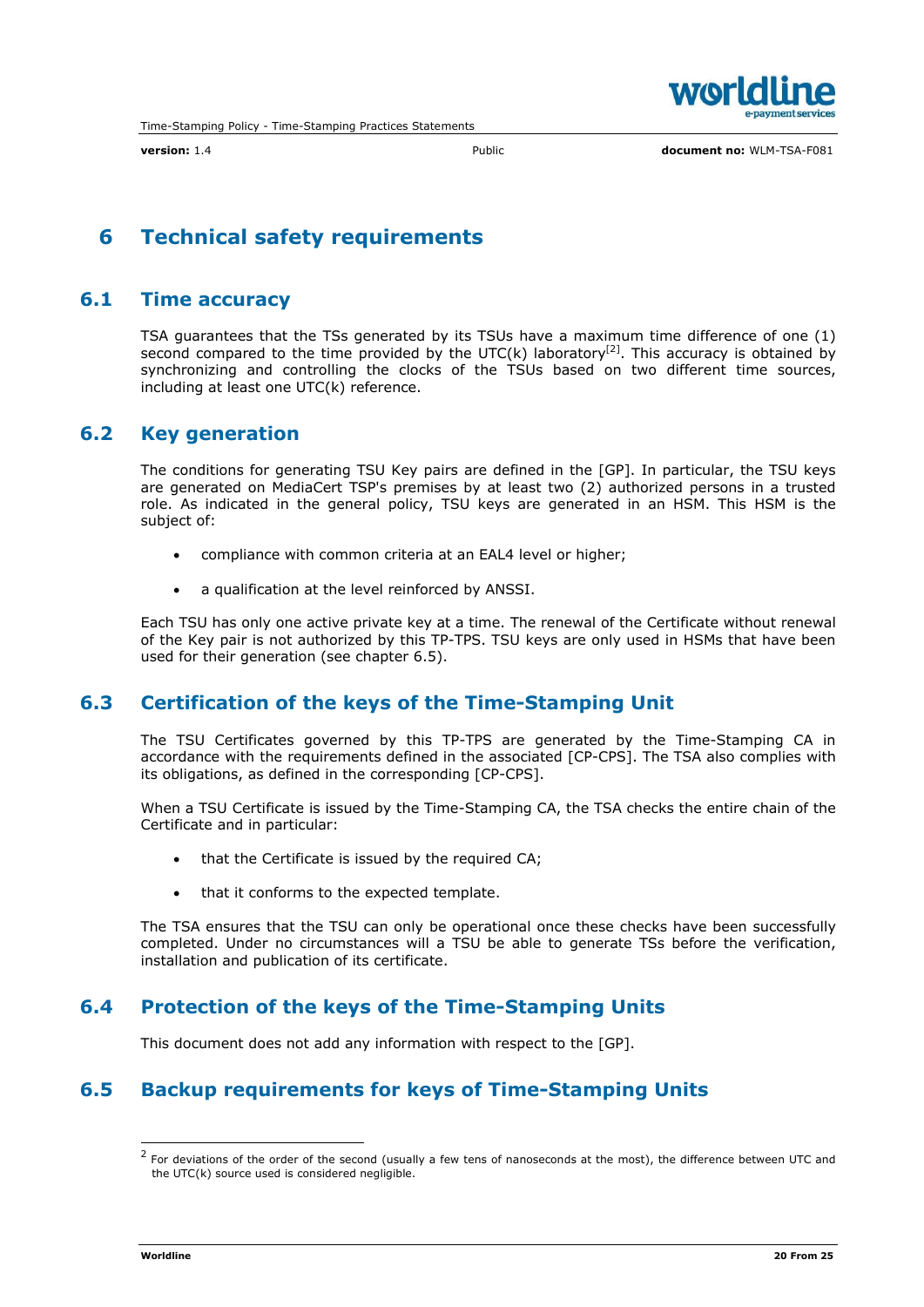

version: 1.4 **Public** Public **document no: WLM-TSA-F081** 

This document does not add information to the [PG].

## 6.6 Destruction of the keys of the Time-Stamping Units

Since the private key of the TSU is not backed up (see chapter 6.5), the destruction of the instance of the key present in the HSM, via the functionalities of the latter, allows its permanent destruction.

## 6.7 Mandatory algorithms

The TSA accepts algorithms for the calculation of digital fingerprints by Subscribers that are compatible with the best practices and recommendations of ANSSI and the standard [ETSI 119 312]. Here is the list:

- $\triangleright$  SHA-256 ;
- $\triangleright$  SHA-512.

The size of the Key pairs and the algorithms used by the TSUs used to sign the TSs comply with the requirement s[ETSI 119 312]:

| <b>Algorithm</b> | $\sf I$ Hash function $\sf I$ | Size (bits) |
|------------------|-------------------------------|-------------|
| l RSA            | SHA-256                       | 2048        |

MediaCert TSP is authorized to develop these algorithms according to the state of the art of cryptanalysis and ANSSI's recommendations.

## 6.8 Checking Time-stamps

The TSA ensures that Users have access to the information necessary to verify the digital signature of TS. TSU Certificates are attached to the TSs and available on the *Trust Service Provider* MediaCert institutional website (in accordance with the [CP-CPS]).

## 6.9 Period of validity of the public key Certificates of the Time-Stamping Units

TSU public key Certificates have a lifetime of three (3) years. The TSA ensures that the lifetime of these Certificates complies with the algorithm and associated key size used in accordance with [ETSI 119 312] and ANSSI recommendations.

## 6.10 Useful life of the private keys of the Time-Stamping Units

The useful life of TSU private keys is less than the life of the associated Certificate (see chapter 6.9).

The period of use of TSU private keys is limited in practice to one (1) year in order to facilitate the verification of Time-stamp tokens through an appropriate period of validity of the Certificate (see chapter 6.9).

The TSS automatically rejects any TS request if the validity limit of the private key is exceeded.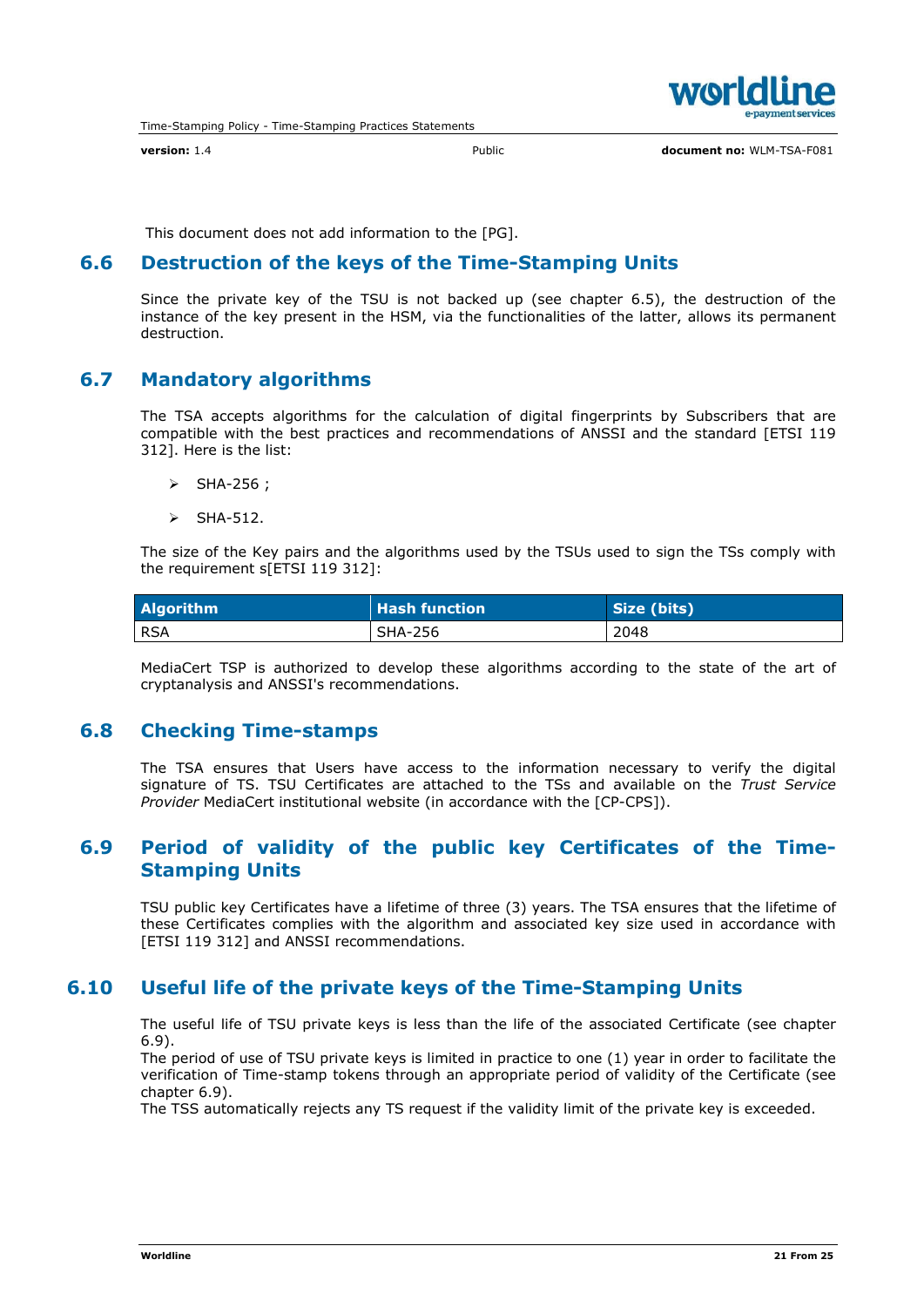

## 7 Profile of Certificates and Time-stamps

## 7.1 Certificate of Time-Stamping Unit

Information about the profile of TSU Certificates is available in the [CP-CPS]. These Certificates are issued by a dedicated CA operated by MediaCert TSP in accordance with the [ETSI 319 411-2] standard at the QCP level.

## 7.2 Time-stamps

| <b>Field</b>   | <b>Description</b>                                                                                       | <b>Value</b>                                  |  |
|----------------|----------------------------------------------------------------------------------------------------------|-----------------------------------------------|--|
| version        | Format version                                                                                           |                                               |  |
| policy         | OID of the TP-TPS applied                                                                                | 1.2.250.1.111.20.2.1                          |  |
| messageImprint | OID of the hash algorithm of the data<br>to be time-stamped                                              | Same as the values included in<br>the reguest |  |
| serialNumber   | Unique identifier of the TS. This<br>identifier can be a maximum of 160<br>Generated by the TSU<br>bits. |                                               |  |
| genTime        | Time at the time of TS generation,<br>TSU time at time of generation<br>synchronized with UTC time       |                                               |  |
| accuracy       | Declared accuracy of the TS in<br>1 second<br>accordance with the TP-TPS applied                         |                                               |  |
| ordering       | False<br>Scheduling information                                                                          |                                               |  |
| nonce          | Anti-replay data                                                                                         | Same as in the application (if<br>present)    |  |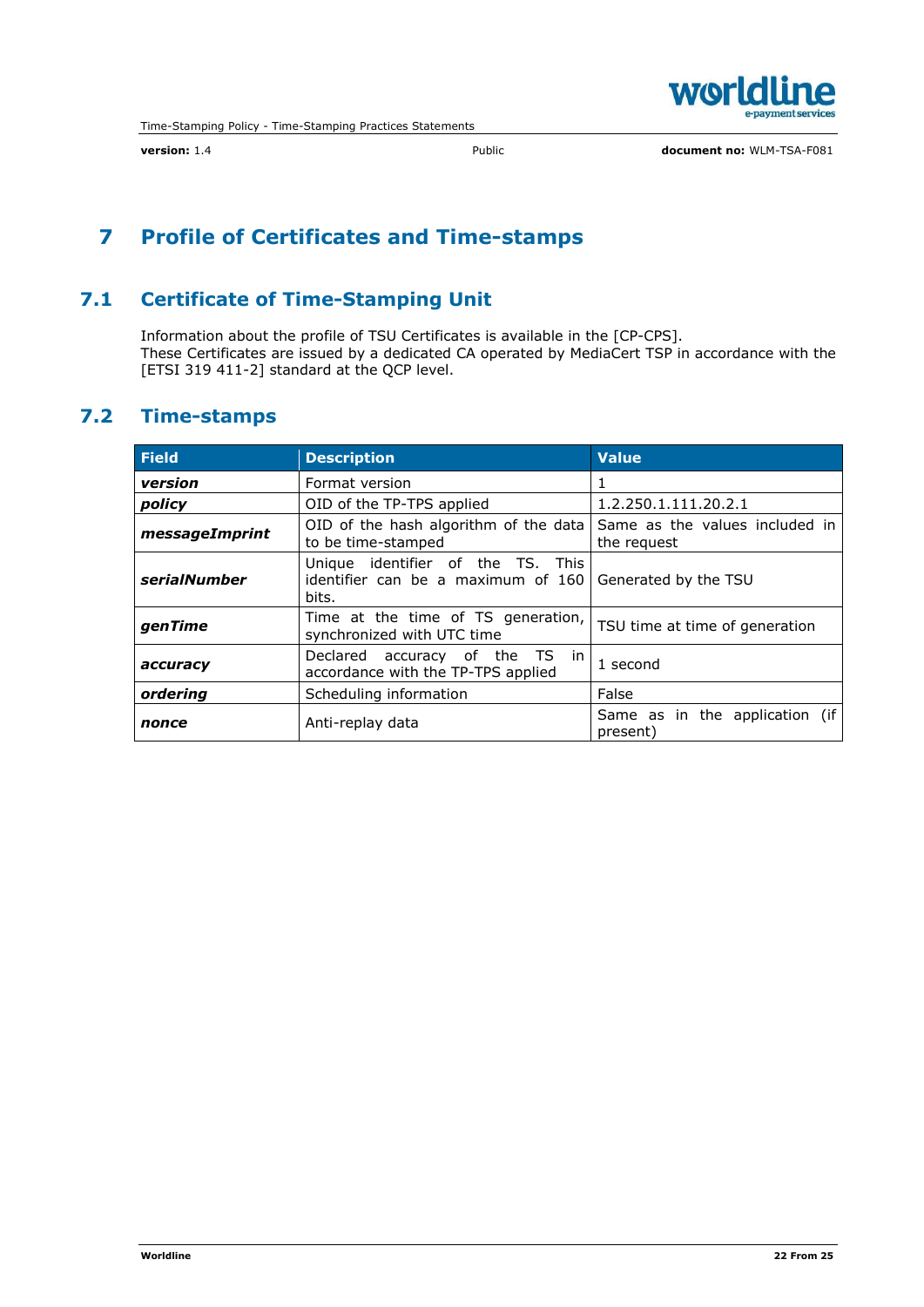

## 8 Compliance audit and other evaluations

## 8.1 Frequency and/or circumstances of evaluations

Worldline, as part of the TSS's qualification, conducts an external certification audit of the TSA to the [ETSI 319 421] standard every two (2) years by an accredited organization.

In addition, Worldline carries out a surveillance audit (internal or external) between two (2) external audits of Certification to the standard [ETSI 319 421].

## 8.2 Identities / qualifications of assessors

#### 8.2.1 Certification audit

This document does not add any information with respect to the [GP].

#### 8.2.2 Surveillance audit

This document does not add any information with respect to the [GP].

### 8.3 Relations between evaluators and evaluated entities

#### 8.3.1 Certification audit

This document does not add any information with respect to the [GP].

### 8.3.2 Surveillance audit

This document does not add any information with respect to the [GP].

#### 8.4 Topics covered by the evaluations

This document does not add any information with respect to the [GP].

#### 8.5 Actions taken in response to evaluation findings

This document does not add any information with respect to the [GP].

### 8.6 Communication of results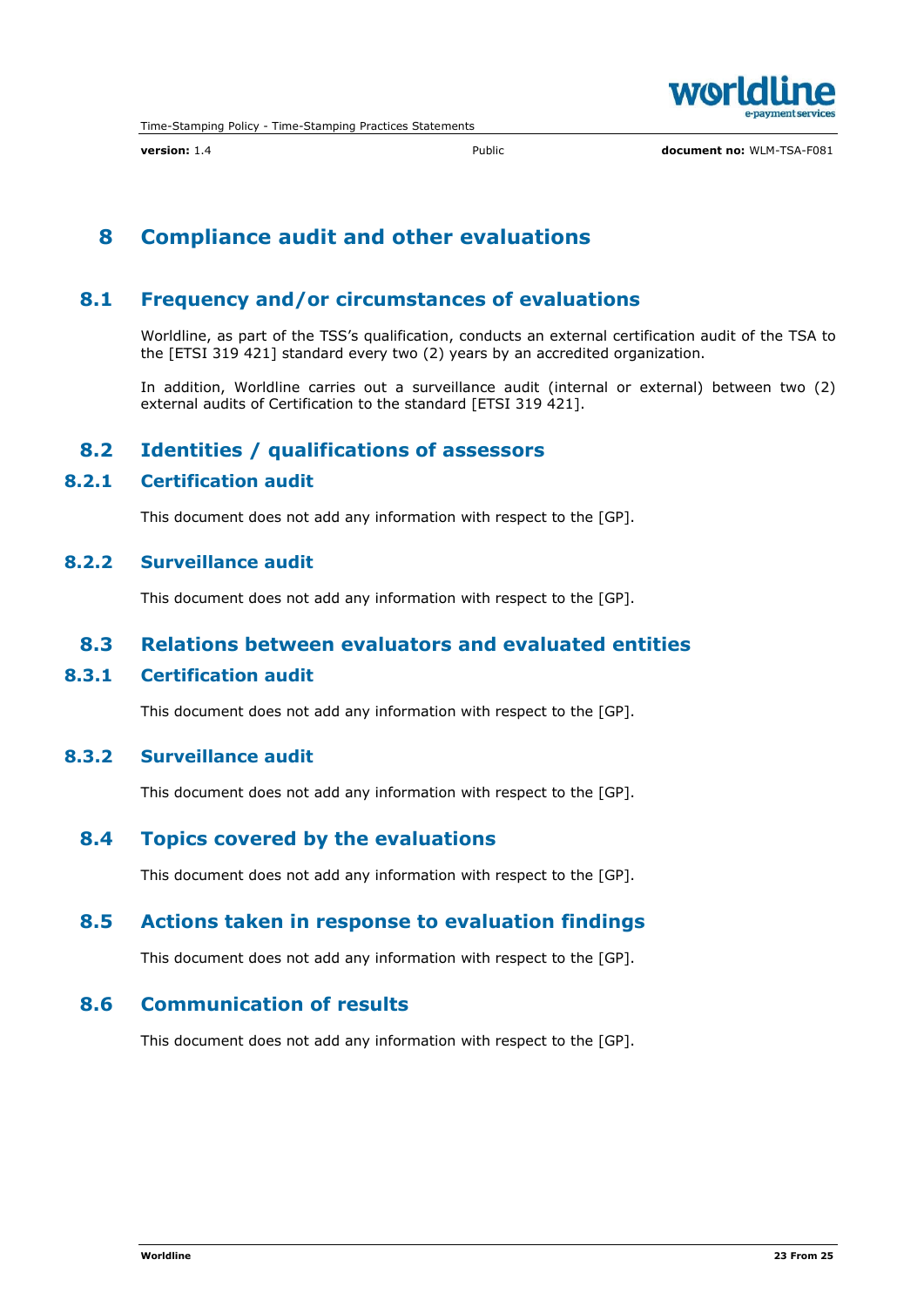

# 9 Appendices

## 9.1 Regulations and regulations

| <b>Reference</b> | <b>Description</b>                                                                                                                                                                                                                    |
|------------------|---------------------------------------------------------------------------------------------------------------------------------------------------------------------------------------------------------------------------------------|
| [CNIL]           | Law nº78-17 of 6 January 1978 relating to data processing, files and<br>freedoms, amended by law nº2004-801 of 6 August 2004                                                                                                          |
| [EIDAS]          | REGULATION (EU) No 910 OF THE EUROPEAN PARLIAMENT AND OF<br>THE COUNCIL of 23 July 2014 on electronic identification and trusted<br>services for electronic transactions in the internal market and<br>repealing Directive 1999/93/EC |
| [GDPR]           | Regulation (EU) 2016/679 of the European Parliament and of the<br>Council of 27 April 2016 on the protection of individuals with regard<br>to the processing of personal data and on the free movement of<br>such data                |

## 9.2 Documentary references

## 9.2.1 Technical regulations

| <b>Reference</b> | <b>Description</b>                                                                                                                                                                                                  |
|------------------|---------------------------------------------------------------------------------------------------------------------------------------------------------------------------------------------------------------------|
| [ETSI 119 312]   | ETSI TS 119 312 v1.2.2 (2018-09)<br>Electronic Signature and Infrastructures (ESI);<br>Cryptographic Suites                                                                                                         |
| [ETSI 319 401]   | ETSI EN 319 401 v2.2.1 (2018-04)<br>Electronic Signature and Infrastructures (ESI);<br>General Policy Requirements for Trust Service Providers                                                                      |
| [ETSI 319 421]   | ETSI EN 319 421 v1.1.1 (2016-03)<br>Electronic Signature and Infrastructures (ESI);<br>Policy and Security Requirements for Trust Service Providers issuing<br>Time-Stamps<br>OID: 0.4.0.2023.1.1                   |
| [ETSI 319 422]   | ETSI EN 319 422 v1.1.1 (2016-03)<br>Electronic Signature and Infrastructures (ESI);<br>Time-stamping protocol and time-stamp token profiles                                                                         |
| [RFC 3161]       | Network Working Group - August 2001<br>Internet X.509 Public Key Infrastructure<br>Time-Stamp Protocol (TSP)                                                                                                        |
| <b>[RGS A5]</b>  | Time-stamping Policy Type v3.0<br>General Safety Framework (GSR) version 2.0 - Appendix A5<br>Reference: RGS_v-2-0_A5                                                                                               |
| [QUALIF TSA]     | Qualified electronic timestamping services - Criteria for assessing<br>compliance with the eIDAS Regulation<br>Agence nationale de la sécurité des systèmes d'information (ANSSI)<br>Version 1.1 of January 3, 2017 |
| [QUALIF TSP]     | Qualified trusted service providers - Criteria for assessing<br>compliance with the eIDAS Regulation<br>Agence nationale de la sécurité des systèmes d'information (ANSSI)<br>Version 1.2 of July 05, 2017          |